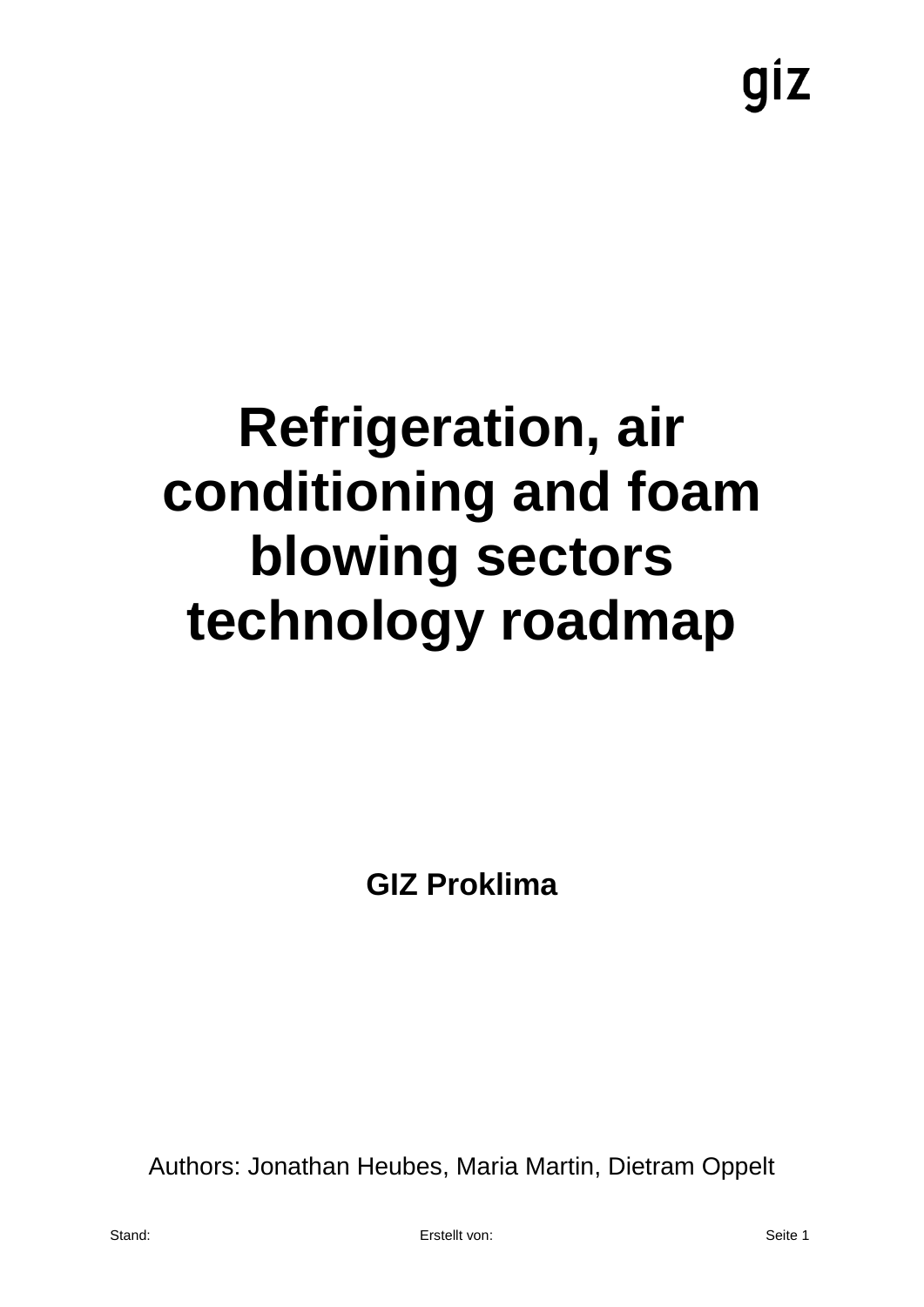### **Executive summary**

The following technology roadmap and action plan for the refrigeration, air conditioning and foam blowing (RAC&FB) sectors is presented by the Deutsche Gesellschaft für Internationale Zusammenarbeit GmbH (GIZ).

The German government programme Proklima, carried out by GIZ, focuses on the reduction of ozone depleting and greenhouse gas emissions. Since 1996 Proklima has supported more than 40 developing countries with over 250 projects. Proklima assisted mitigation actions of Non-Annex I countries on a national and regional level with capacity building, technology demonstration, sector strategies and policy dialogue. At present, Proklima has been requested by the International Climate Initiative of the German Ministry of Environment to implement the "Green Cooling Initiative", which aims to enhance networking and stakeholder participation under the technology mechanism of the UNFCCC in the field of RAC&FB.

The roadmap developed by Proklima incorporates 15 years of experiences by Proklima and other implementing agencies that have been active in the field, mainly under the Montreal Protocol, but also under the UNFCCC (e.g. CDM). Mitigation strategies for both direct and indirect emissions of the RAC&FB sectors have been utilised to develop low carbon strategies up to 2050. The establishment of an enabling environment is presented as an integral part of the technology roadmap.

Rationale for presenting a RAC&FB technology roadmap:

- Unabated emissions in the RAC&FB sectors will globally grow from currently about 4 Gt  $CO<sub>2</sub>$ eq to 12 Gt  $CO<sub>2</sub>$ eq by 2050. The growth of indirect emissions in the RAC&FB sectors are mainly driven by economic development, wealth effects and lifestyle, growing urbanization and increasing ambient temperatures. According to experts, effective mitigation of HFCs needs to cap emissions at least equal or below current emission levels in order to comply with the 2°C target.
- Since 1991, ozone-depleting substances (ODS) in the RAC&FB sectors have been successfully phased out by the Montreal Protocol. However, its mandate does not include the control of refrigerants or blowing agents with zero ozonedepleting potential or indirect emissions resulting from the energy use of appliances. Consequently, in the past a significant part of the ODS has been replaced with HFCs with a high global warming potential and there is a substantial risk that the phase-in of HFCs is further accelerated by the ongoing phase-out of HCFCs under the Montreal Protocol;

### Key features of the RAC&FB technology roadmap:

• The technology roadmap will cap emissions at 4 Gt  $CO<sub>2</sub>$ eq versus the baseline scenario that peaks at 12 Gt  $CO<sub>2</sub>$ eq in 2030. The reduction of direct emissions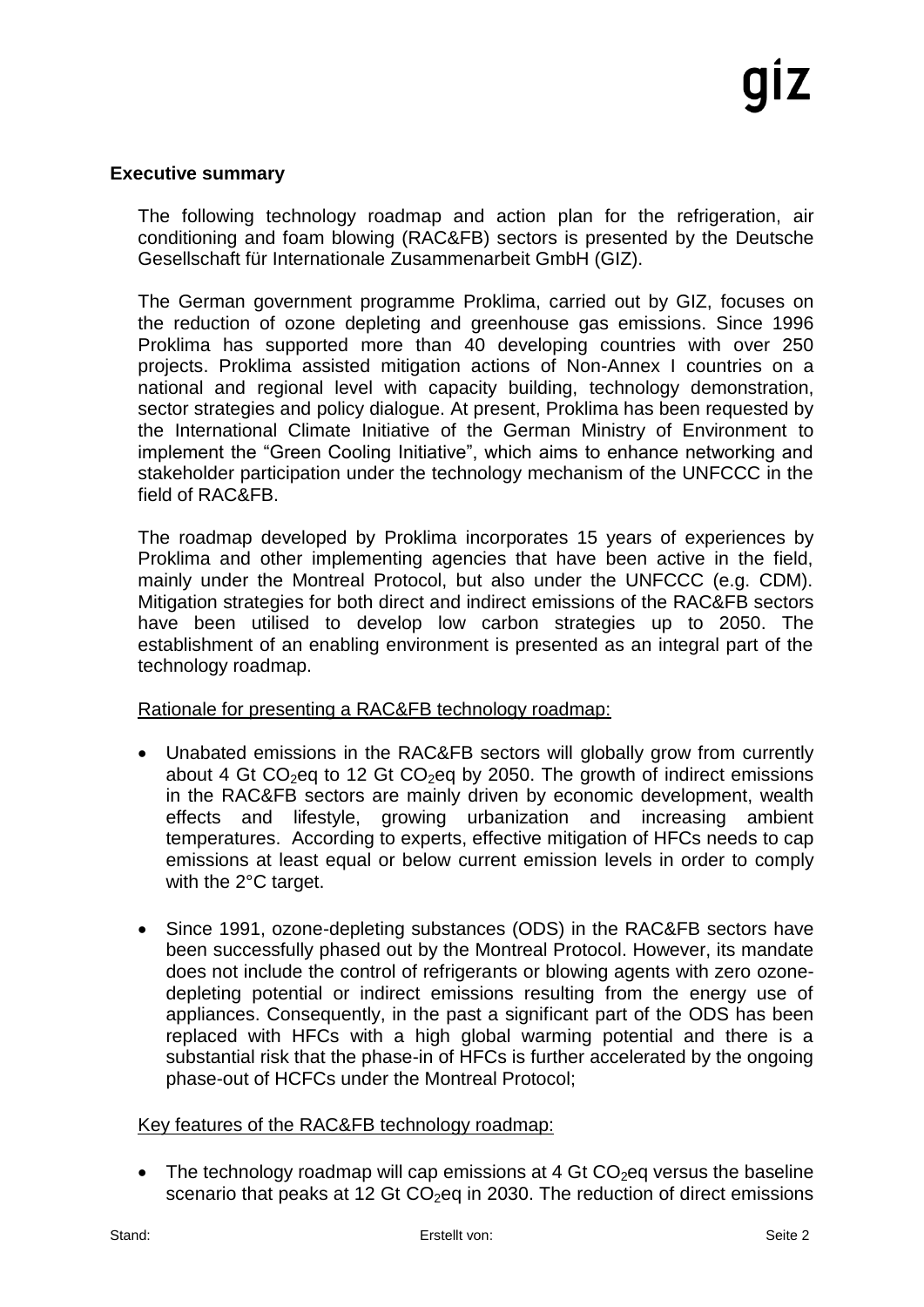of high-GWP HFCs through low carbon alternatives offer the highest potential for immediate and sustainable action in Non-Annex I countries. In combination with technology and policy actions on energy efficiency, this will lead to substantial reductions of indirect emissions;

- The roadmap analyses nine sub-sectors<sup>1</sup> in a comprehensive manner for all major systems and applications. For each of the sub-sectors it evaluates the effect of available low carbon technologies that are market-ready or already placed in the market. In addition, the effects of an enabling environment, such as removing economic and regulatory barriers or providing incentives for the introduction of alternatives and best practices are considered in the roadmap. Based on these analyses, feasible milestones and targets for the global dissemination of alternatives are projected.
- The methodology applied in the roadmap builds on established procedures for emission projection and reporting under the UNFCCC. With regard to national control measures, such as import/export bans, national regulations, policy action and standard development, a proactive approach as historically applied under the Montreal Protocol has been used as a reference. In the analysis of the economic feasibility of mitigation action and its marginal abatement costs, incremental costs of technology investments are considered at the end of economic life of old equipment and its replacement.

The roadmap finally illustrates that depending on the range of support provided to Non-Annex I countries, the replacement of inefficient products and systems by low carbon alternatives and practices could be accelerated even beyond the proposed targets.

<sup>&</sup>lt;sup>1</sup>Including domestic, commercial, industrial and transport refrigeration and stationary and mobile air conditioning, as well as 3 foam sectors (construction and refrigeration insulation and integral foam)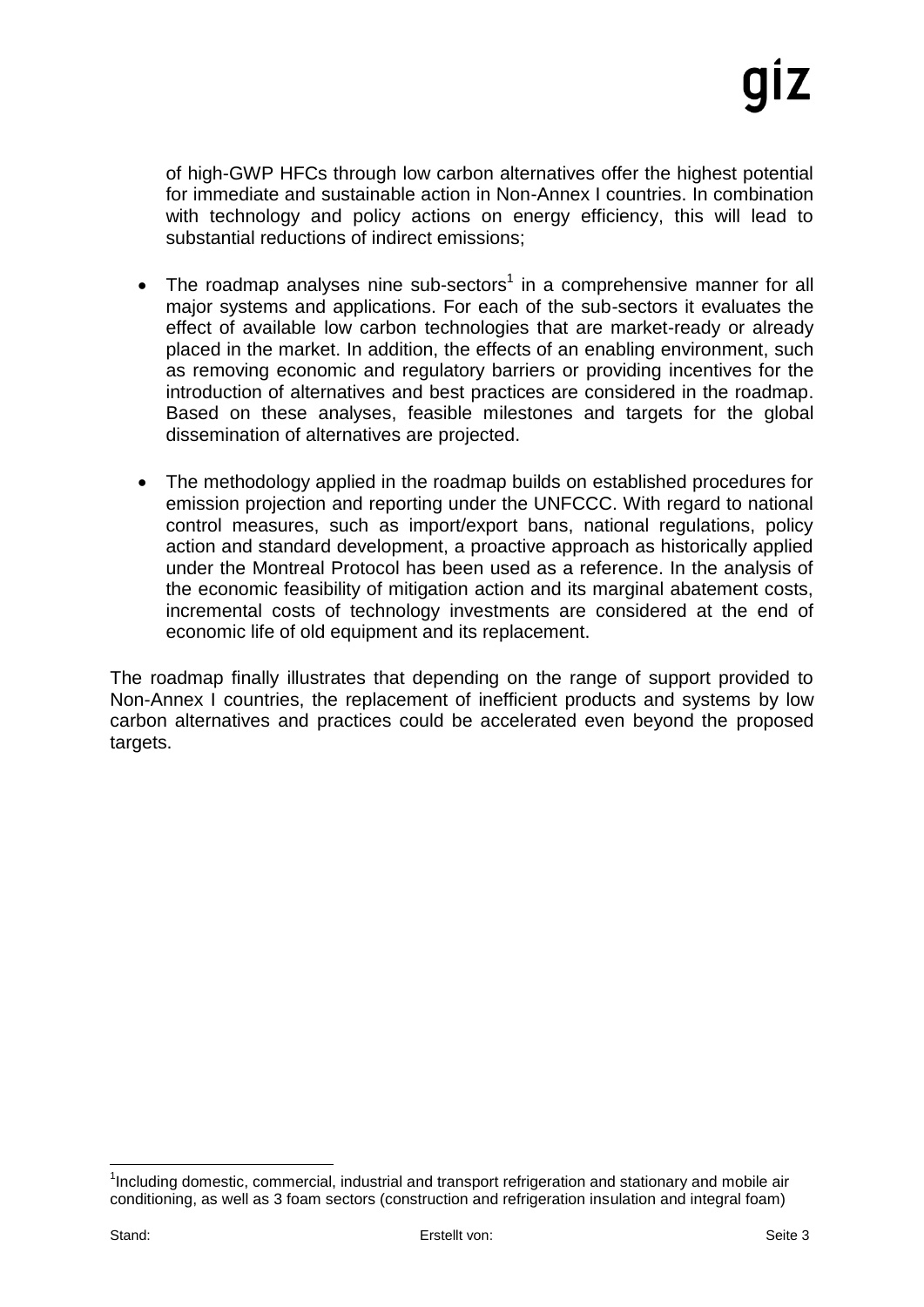### **1. Rationale and scope**

The deceleration of climate change is one of the greatest challenges across the world during this century. Despite an international climate regulation (the UNFCCC) to reduce GHG emissions, the global  $CO<sub>2</sub>$  emission growth rates have steadily increased in the past decades. The growth rates jumped from 1.1 %/yr in the 1990- 2000 period to 3.0 %/yr in the following decade (IEA, 2010) . Thus, more effort is needed to slow down the emissions, which warm up our planet. The major part of the global emissions result from the energy sector (~60%), followed by land use change, agriculture, waste and industrial processes (WRI, 2005). The basket of the top 6 greenhouse gases from these sectors are addressed in the Kyoto Protocol. Important but often neglected chemicals from this list are F-gases (hydrofluorocarbons HFCs, perfluorocarbons PFCs and sulfur hexafluoride  $SF<sub>6</sub>$ ).

Among all F-gas emissions, HFC emissions account for large shares and are expected to increase strongly in absolute figures and their relative weight to other greenhouse gases (Gschrey & Schwarz, 2009). These substances are predominantly used as refrigerants and foam blowing agents in the refrigeration, air conditioning and foam blowing (RAC&FB) sectors. In general, there are two kinds of emissions in the RAC&FB sectors: direct and indirect emissions. The first kind results from the Fgases itself (e.g. leakage of the refrigerant during lifetime or end-of-life), whereas the latter are caused by energy consumption of the appliances during operation or the manufacturing process. Both types of emissions are likely to increase in the future. Direct emissions are expected to increase, because the high-GWP HFCs are replacing ozone-depleting substances, such as chlorofluorocarbons (CFCs) and hydrochlorofluorocarbons (HCFCs), which were widely used as refrigerants and blowing agents over the last decades. The chlorine containing chemicals are being phased out under the Montreal Protocol.

Another factor which will boost the direct and indirect emissions is climate change itself. Today, households (in buildings) consume globally about a third of all end-use energy and account for the respective  $CO<sub>2</sub>$  emissions. Heating, cooling and the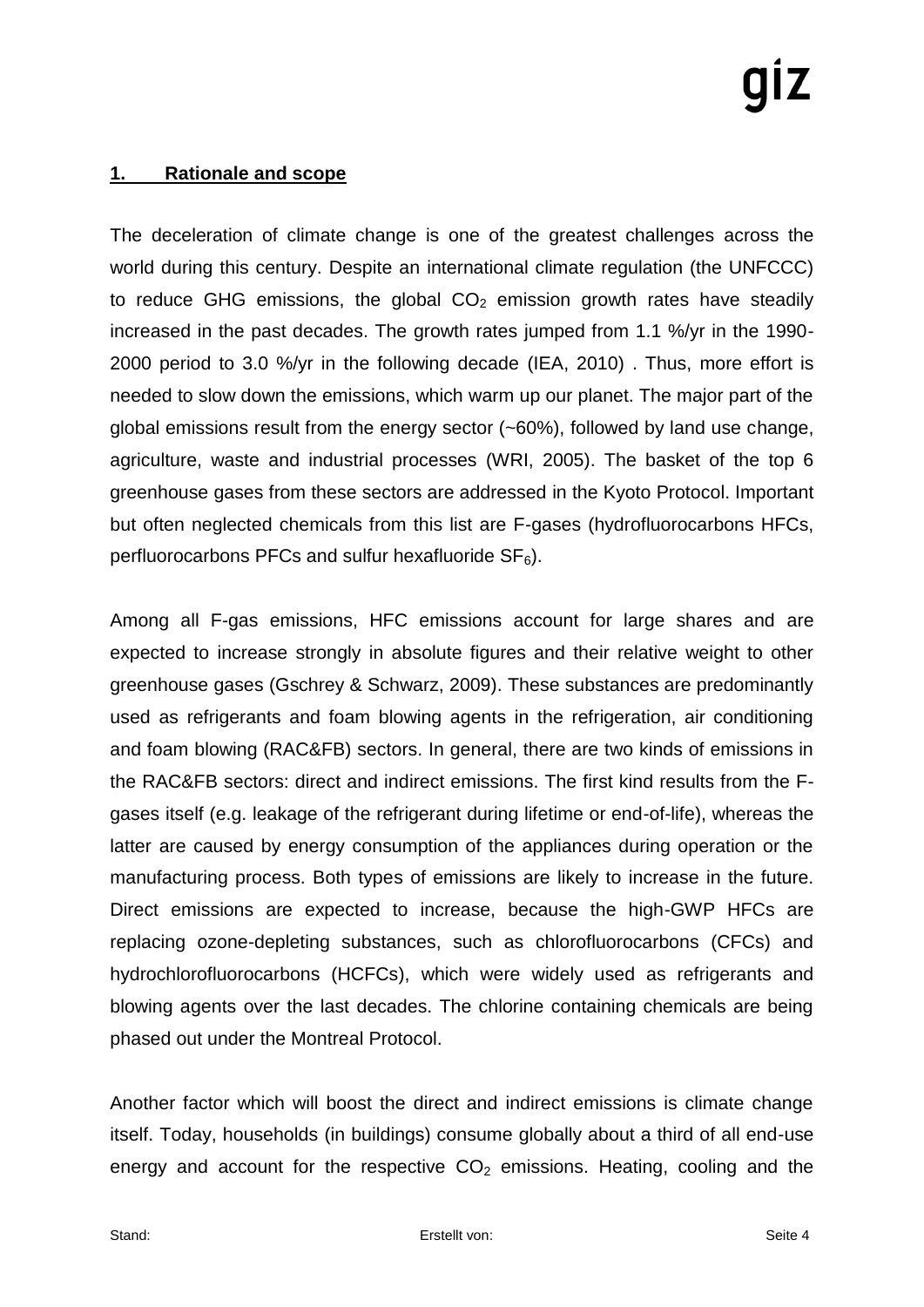supply of hot water are estimated to account for roughly half of the global energy consumption in buildings (IEA, 2011). In regions with temperate climate, this energy is predominantly used for heating (IEA, 2004). However, space cooling is rapidly growing in high-income countries, hot countries and in emerging economies. A growing (urban) population, increasing wealth and temperatures (due to climate change) will elevate the cooling demand, thus, there will be more AC and refrigeration systems running in future, contributing to higher overall emissions. On top of that, the cooling demand is growing rapidly in countries with very carbonintensive electricity systems, pointing to the need of low-carbon technologies. Also the global building area is projected to triple by 2050 (IEA, 2011) which will cause a strong increase in the demand for foam for insulation with respective direct emissions from blowing agents.

Consequently, transformations in the RAC&FB sectors can strongly contribute to reach the  $CO<sub>2</sub>$  target in 2050, which aims to not exceed atmospheric  $CO<sub>2</sub>$ concentrations above 450 ppm (IEA, 2009). The 450 ppm scenario is in line with the 2°C target which is gaining widespread support around the world. It is assumed that a global temperature increase above 2°C will have irreversible and uncontrollable effects in the earth's system. Today, alternative technology is widely available for most applications in the RAC&FB sectors, however, more effort is needed to spread low-GWP and energy-efficient technologies and overcome existing barriers, in particular in developing countries. The accelerated dissemination of alternative technologies in the RAC&FB sectors promises the prospect of fast and low cost emission reductions to nearly eliminate all direct emissions and further to significantly lower indirect emissions from their business-as-usual (BAU) scenario.

The RAC&FB sectors have been a key area of the Montreal Protocol with its focus to phase out chlorine containing refrigerants and foam blowing agents. As such a broad range of measures, instruments, tools and institutional settings were established under the Montreal Protocol to initiate, execute and control mitigation actions. The global RAC&FB roadmap presented here builds on the experiences established under the Montreal Protocol.

Stand: Erstellt von: Seite 5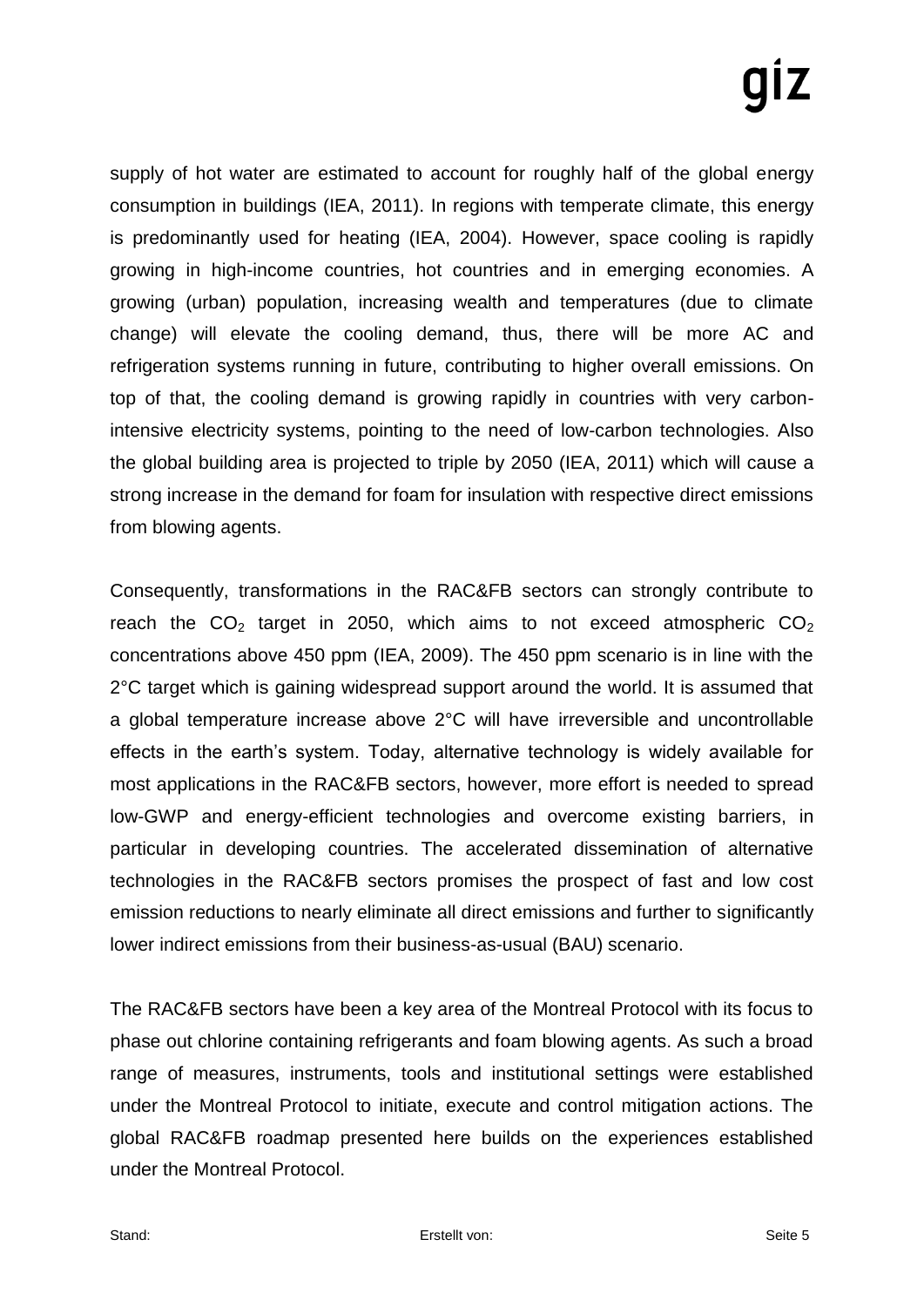GIZ Proklima has been active under the Montreal Protocol and implemented mitigation actions in the RAC&FB sectors since over 15 years. In that context GIZ Proklima, on behalf of Germany, is currently responsible for the implementation of sectoral HCFC Phase-out Management Plans (HPMPs) in more than 15 countries. The work includes the direct conversion of entire sectors from fluorinated, ozone depleting and climate damaging refrigerants to natural refrigerants.

The works carried out by Proklima include international policy consulting, the implementation of sectoral plans on national level, capacity building in developing countries, establishing of demonstration sites and the introduction and penetration of new technologies on the market. Proklima is actively promoting and leading the development of various industrial networks, such as the SolarChill network.

Further, Proklima has been active under the International Climate Initiative of the German Environmental Ministry (BMU) since many years to demonstrate climate mitigation projects in many Non-Annex I countries. As such Proklima is developing a NAMA (Nationally Appropriate Mitigation Action) handbook on mitigation actions in the RAC&FB sectors and is currently supporting NAMAs elaboration and implementation in various Non-Annex I countries.

GIZ Proklima has been awarded by the BMU with a project, the "Green Cooling Initiative" to support the Technology Mechanism of the UNFCCC and the TEC for an accelerated technology transfer in the RAC&FB sectors through

- the establishment of sectoral and regional cooperation networks
- policy recommendations
- support on enabling environments for a supporting regulatory and technology framework (as outlined under chapters 4.1 and 4.2)
- establishment of global, regional and within the context of NAMAs national technology roadmaps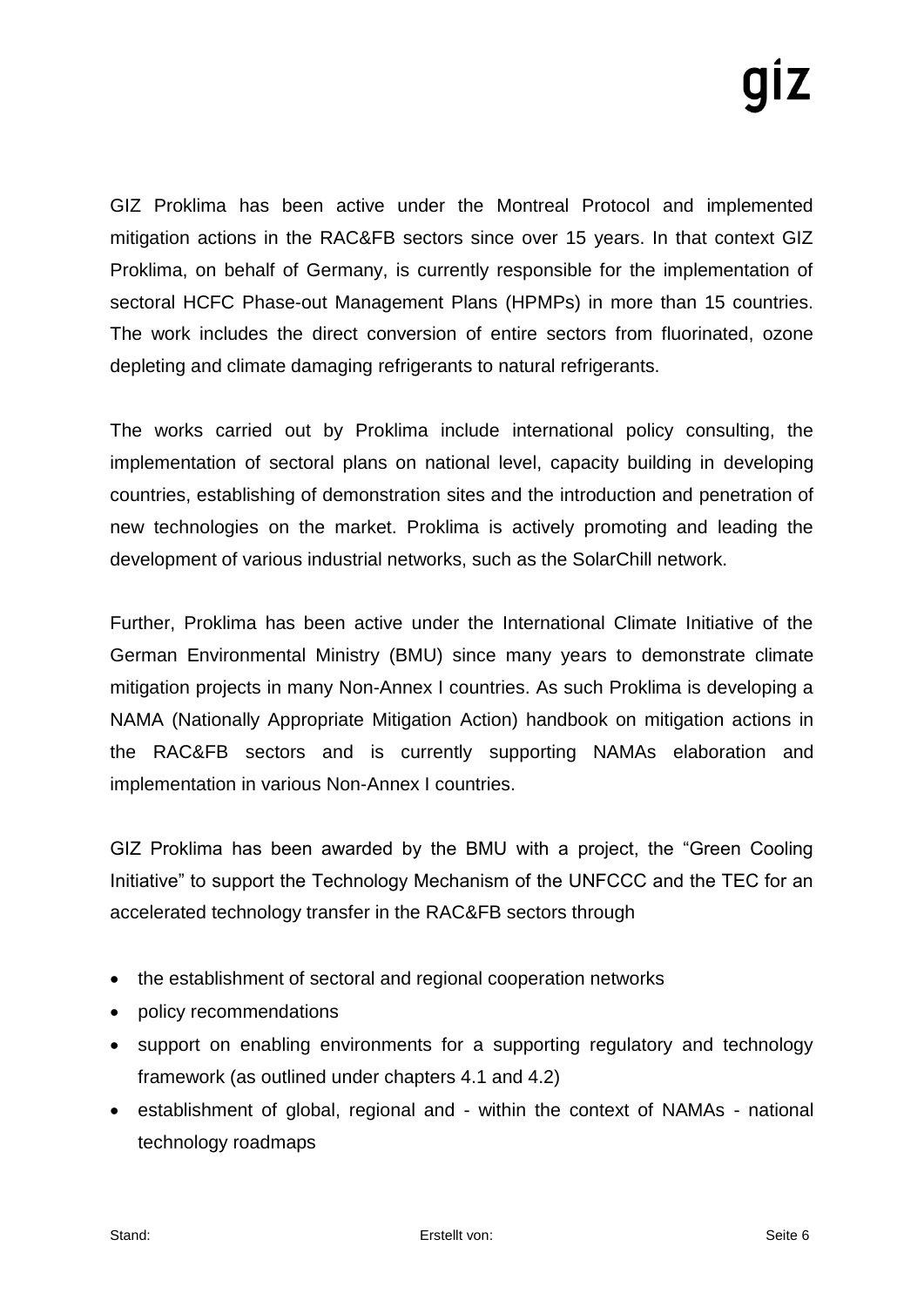# IZ

Herewith, Proklima presents a global roadmap for the RAC&FB sectors, highlighting the dissemination of alternative technologies. The roadmap builds on the experiences of Proklima in carrying out over 250 projects, including sector mitigation plans on emission mitigation and technology transfer in over 40 developing countries. Proklima demonstrates that significant emission savings can be achieved by sector transformation in the RAC&FB sectors. In particular, it is possible to utterly prevent direct emissions by widely deploying low-GWP refrigerants and blowing agents instead of high-GWP refrigerants such as HFCs. In addition, through energy efficiency gains the emission path of indirect emissions can be altered, substantially below its BAU case.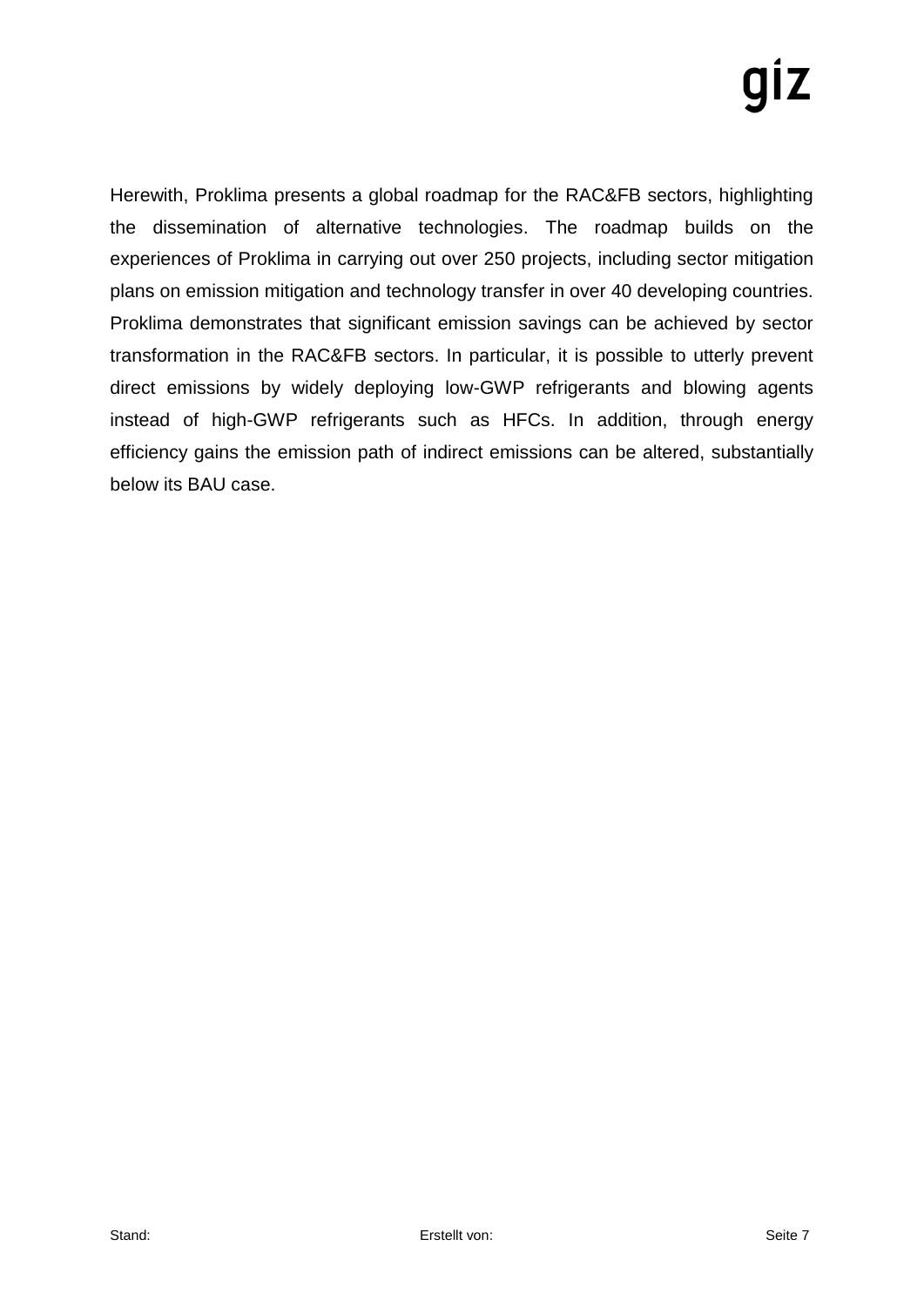### **2. Status of technologies in the RAC&FB**

Direct emissions in the refrigeration and air conditioning sector stem from the use of HCFCs and HFCs as refrigerants. These compounds usually have a high global warming potential and thus take to warm the climate once emitted in the atmosphere during production, usage and/or deposition. Natural refrigerants (such as hydrocarbons), which are introduced only in a few subsectors and regions at the moment, are a preferable refrigerant alternative. They are present – as their name implies - in nature, and thus their interaction with the environment (which is usually neutral) is well known in opposite to that of synthetic formed refrigerants. Furthermore, they have a lower GWP than HCFCs or HCFs (see Table 5 in the Appendix). The main refrigerants used for each RAC&FB sub-sector are summarized in Table 1. Indirect emissions from the energy consumption of the units must be added to the direct ones and are usually the dominating emission factors. However, it is relatively easy to reduce direct emissions, which is in some cases done via the substitution of the momentarily applied refrigerant without complete system changes.

HCFCs and HFCs are used in the foam blowing sector as blowing agents in the production process leading to direct emissions. Currently, natural substances are partly applied, for example  $CO<sub>2</sub>$  in extruded polystyrene (XPS) insulation boards in China. The indirect emissions are minimal in this sector and are thus disregarded further on.

### **2,1 Refrigeration**

The refrigeration sector can be divided into four sub-sectors:

**Domestic refrigeration** is used in private households for preserving food, drinks and medicine. Refrigerators, freezers as well as combined systems are covered here. Most of the devices are factory-assembled for an easy set-up and use. In total, around 1 400 million units are globally in stock. Direct emissions were estimated to be 20 Mt CO<sub>2</sub>eq, and indirect emissions to be 147 Mt CO<sub>2</sub>eq in 2010. (All emissions and stock numbers are taken from Ederberg et al., 2010.)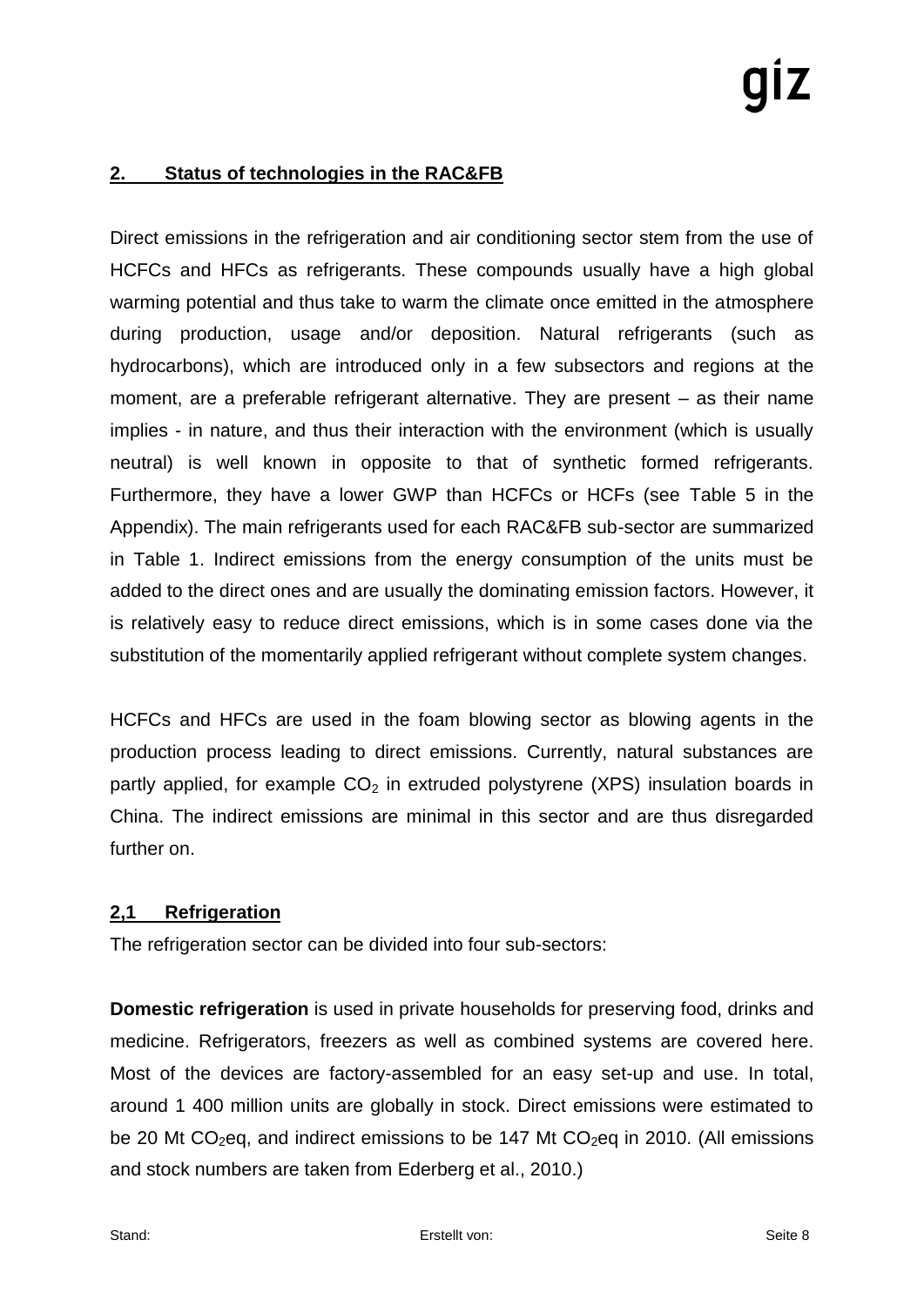**Commercial refrigeration** is needed for cooling of stored or displayed food and beverages. Two temperature levels are applied, food is either kept frozen below 0°C or chilled above. Systems in use are stand-alone units, such as vending machines or beverage coolers, condensing units, which are often used in smaller supermarkets or bakeries, and centralised units. The latter are larger systems, where more cabinets are cooled by one refrigeration system. In 2006, the stock was globally around 90 million units. Direct emissions were estimated to be 314 Mt  $CO<sub>2</sub>$ eq, and indirect emissions to be 272 Mt  $CO<sub>2</sub>$ eq in 2010.

**Industrial refrigeration** implies the food processing, storing and distributing sector and the cooling in industrial processes. Industrial systems differ from others by size and their covered temperature range. Furthermore, they are very often specifically produced to fit a certain application<sup>2</sup>. Direct emissions were estimated at 158 Mt  $CO<sub>2</sub>$ eq, and indirect emissions at 262 Mt  $CO<sub>2</sub>$ eq in 2010.

**Transport refrigeration** covers cooling that is required during the transportation of goods. It is needed on roads within trucks and trailers, but also within trains, ships or airborne containers. The dominating sector is road transport with about 4 million units in stock. Direct emissions were estimated to be 56 Mt  $CO<sub>2</sub>$ eq, and indirect emissions to be 113 Mt  $CO<sub>2</sub>$ eq in 2010.

### **2.2 Air conditioning (AC)**

AC is divided into the following two sub-sectors:

**Stationary AC** implies all applications that are used to cool one or more rooms in residential or commercial places. To achieve cooling, a large variety of systems are available including self-contained AC systems, where all components are built into one housing. Split AC systems consist of two separate elements, the one delivering the cooling is placed inside and the one ejecting the heat is placed outdoors. For multiple rooms, duct split or rooftop ducted AC systems are taken, where a ducting

 $\overline{a}$  $2$  This is also the reason that no reliable stock number can be given here.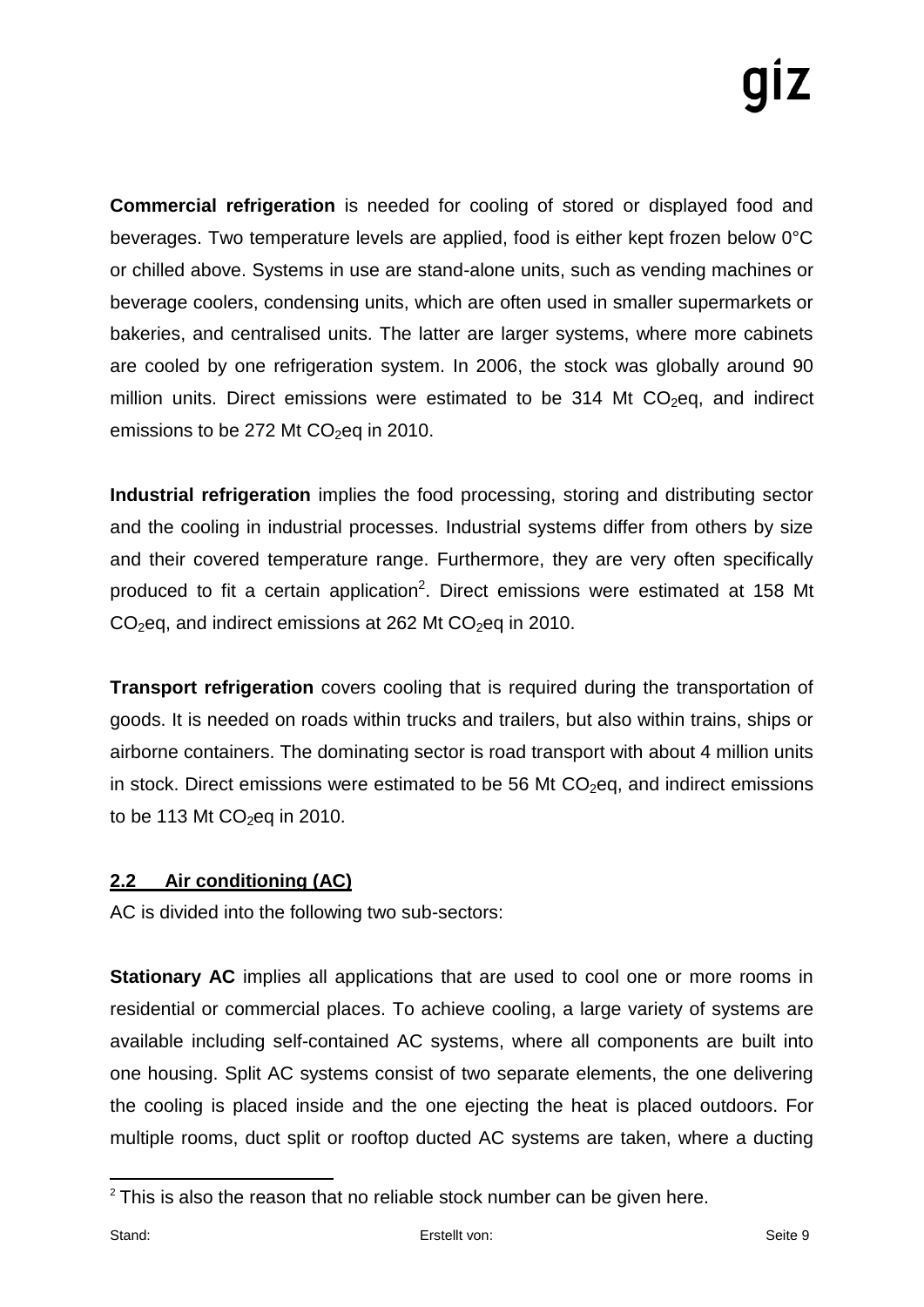system distributes cold air inside the building. In AC chillers, which are mainly applied for commercial and light industrial purposes, a liquid is cooled and distributed to cooling coils within the building. In total 335 million stationary AC systems are globally in stock. Direct emissions were estimated to be  $738$  Mt  $CO<sub>2</sub>$ eg, and indirect emissions to be 1 871 Mt  $CO<sub>2</sub>$ eq in 2010. These are by far the largest direct as well as indirect emissions from all RAC&FB sub-sectors (see also Figure 2).

**Mobile AC** systems deliver cooling in vehicles, including passenger cars, trucks or buses and are usually belt driven by the engine. Around 900 million units were in stock in 2006. Direct emissions were estimated at 130 Mt  $CO<sub>2</sub>$ eq, and indirect emissions at 212 Mt  $CO<sub>2</sub>$ eq in 2010.

Figure 1 displays the units in stock in the refrigeration and air conditioning subsectors, displaying that domestic refrigeration is the most wide-spread sub-sector.



**Figure 1:** Units in stock in the refrigeration and air conditioning sectors.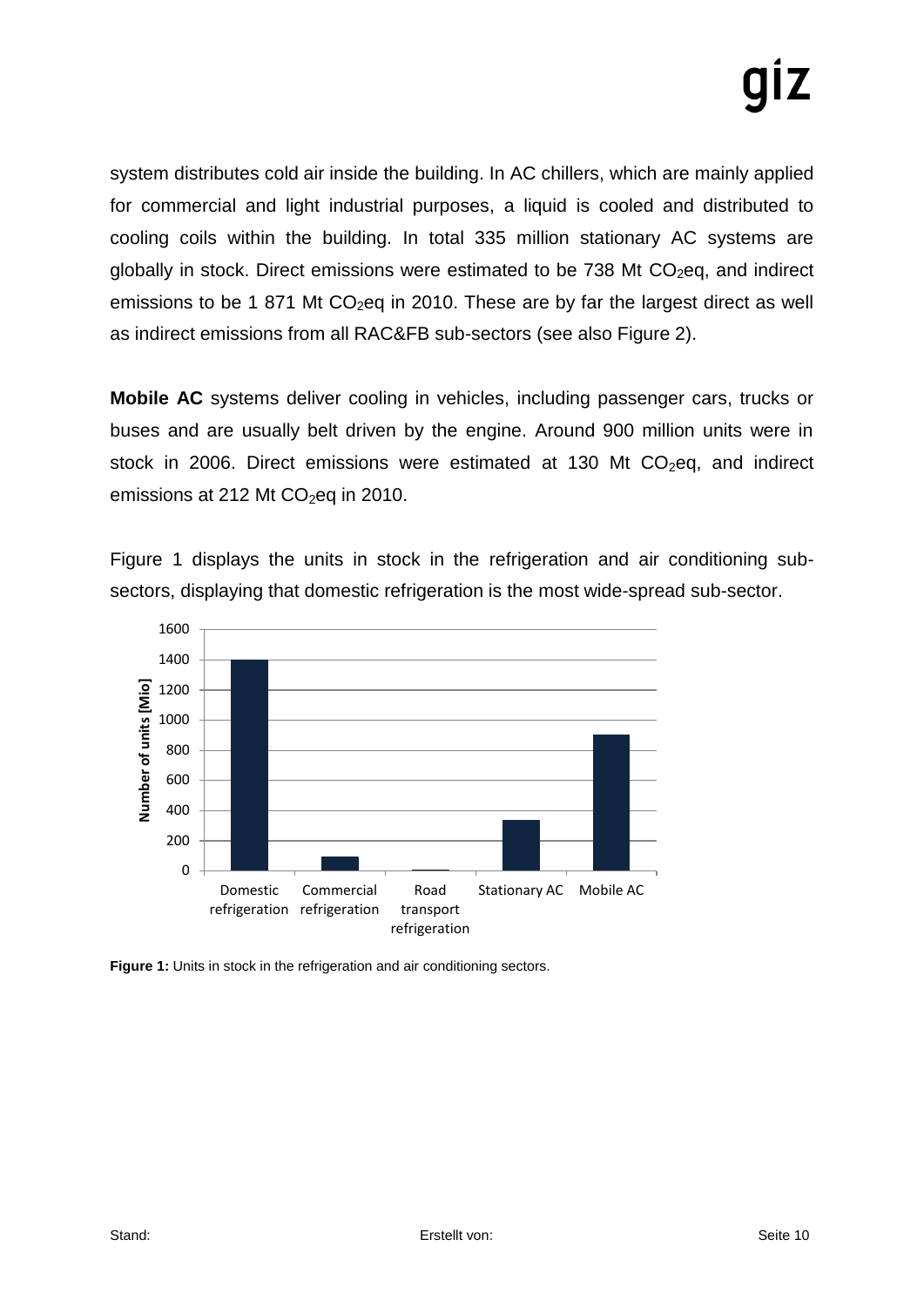### **2.3 Foam**

Foam covers the following sub-sectors:

**Insulation foam in the construction sector**, where foam is used for insulating residential and commercial buildings. This can be achieved by using sandwich panels, XPS boards, spray foams, which are applied directly on surfaces, or one component foams for filling up applications with restricted access.

**Insulation for refrigeration applications** is needed in all refrigeration applications described above. In domestic refrigeration systems, foam is injected into the space between the outer metal shell and the inner plastic inline, in commercial and transport refrigeration systems, panels of different sizes are implemented.

**Integral foams for the automotive and furniture sectors** are used for performance and aesthetical purposes in steering wheels, armrests, shoe soles and many other applications. The foam is put into a mould during manufacturing to receive the shape needed for the specific product.

Total direct emissions in the foam sector were estimated to be 149 Mt  $CO<sub>2</sub>$ eq. The indirect emissions of this sector are minimal, and will be disregarded therefore.

The following table provides an overview of the main refrigerants or blowing agents applied in the sub-sectors described above. More information about the characteristics (category, GWP, flammability, toxicity) of the main refrigerants used and in which sub-sectors they are preferably applied can be found in the Appendix.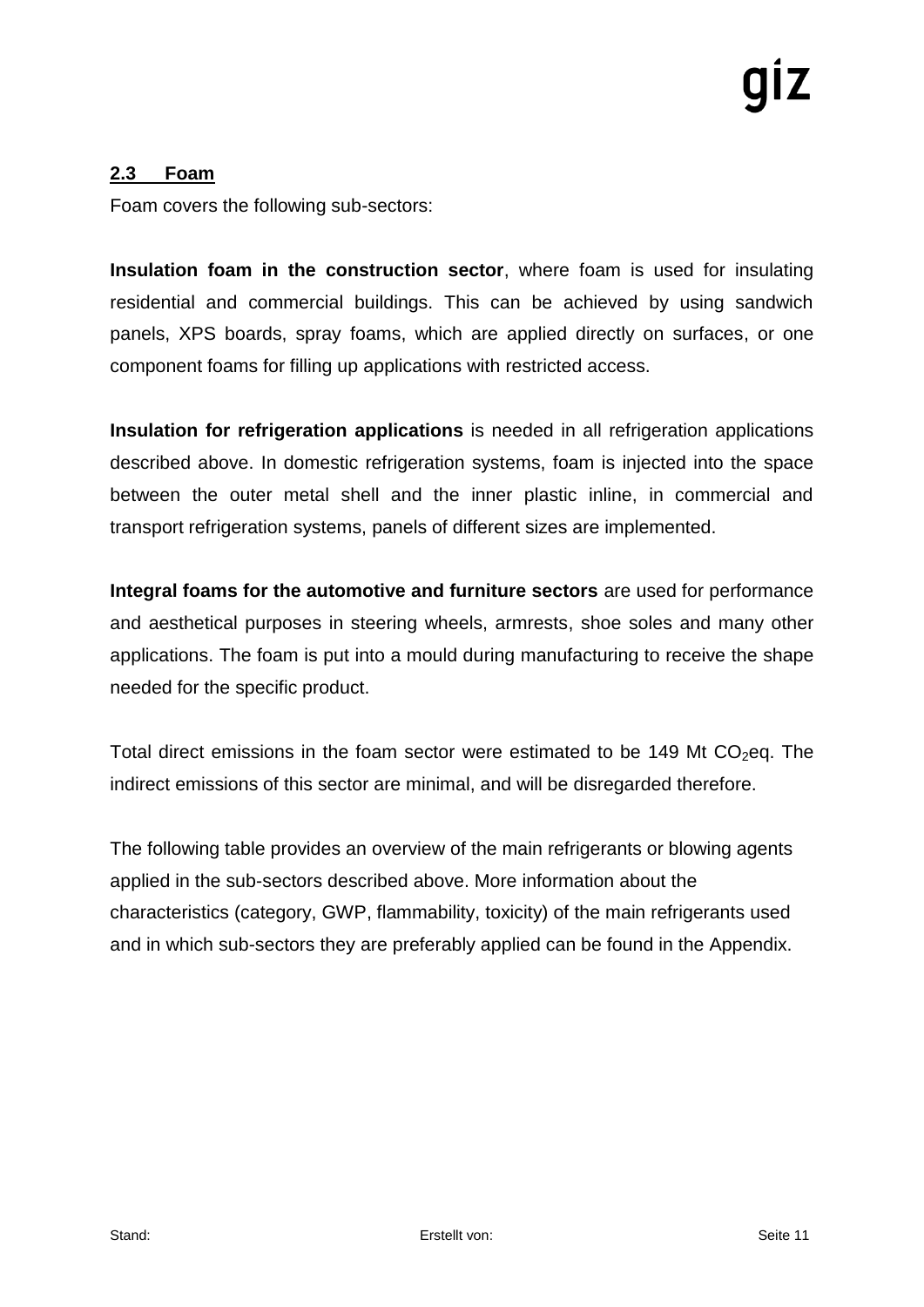|  | Table 1: Summary of the main refrigerants / blowing agents applied in the different sub-sectors. |
|--|--------------------------------------------------------------------------------------------------|
|--|--------------------------------------------------------------------------------------------------|

| <b>Sector</b>       | <b>Sub-Sector</b>                                      | Main refrigerants <sup>3</sup> / blowing agents used                                                                                                                                  |
|---------------------|--------------------------------------------------------|---------------------------------------------------------------------------------------------------------------------------------------------------------------------------------------|
| Refrigeration       | Domestic                                               | HFC-134a, HC-600a (in the majority of European<br>products, also in China and other countries)                                                                                        |
|                     | Commercial                                             | HFC-404A, R744, R717, HC-290, HC-600a,<br>HFC-134a; HCFC-22 (Non-Annex I countries),                                                                                                  |
|                     | Industrial                                             | HFC-404A; HCFC-22 (Non-Annex I countries),<br>R-717                                                                                                                                   |
|                     | Transport                                              | HFC-134a, HFC-404A, HFC-410A, HFC-407C                                                                                                                                                |
| Air<br>Conditioning | Stationary                                             | HCFC-22, HFC-410A, HFC-407C, HFC-134a,<br><b>HFC-404A, HC-290</b>                                                                                                                     |
|                     | <b>Mobile</b>                                          | <b>HFC-134a</b>                                                                                                                                                                       |
| Foam                | <b>Construction sector</b>                             | HC (N-, iso-pentane, isobutane), HFC-245fa,<br>HFC-235fa, HFC-134a, HFC-152a, CO2, HFC-<br>365mfc/227ea (Annex I countries); HCFC-141b,<br>HCFC-142b, HCFC-22 (Non-Annex I countries) |
|                     | Insulation for<br>refrigeration<br>applications        | HC (N-, isopentane, cyclopentane), HFC-245fa,<br>HFC-365mfc/227ea (Annex I countries); HCFC-<br>141b (Non-Annex I countries)                                                          |
|                     | Integral foams for<br>automotive, furniture<br>sectors | HFC-245fa, HFC-365mfc/227ea (Annex I<br>countries); HCFC-141b (Non-Annex I countries)                                                                                                 |

The global direct and indirect emissions of all sectors are displayed below in Figure 2. It can be seen that with the exception of commercial refrigeration, the indirect

 3 The GWP of each refrigerant is shown in table 5 in the Appendix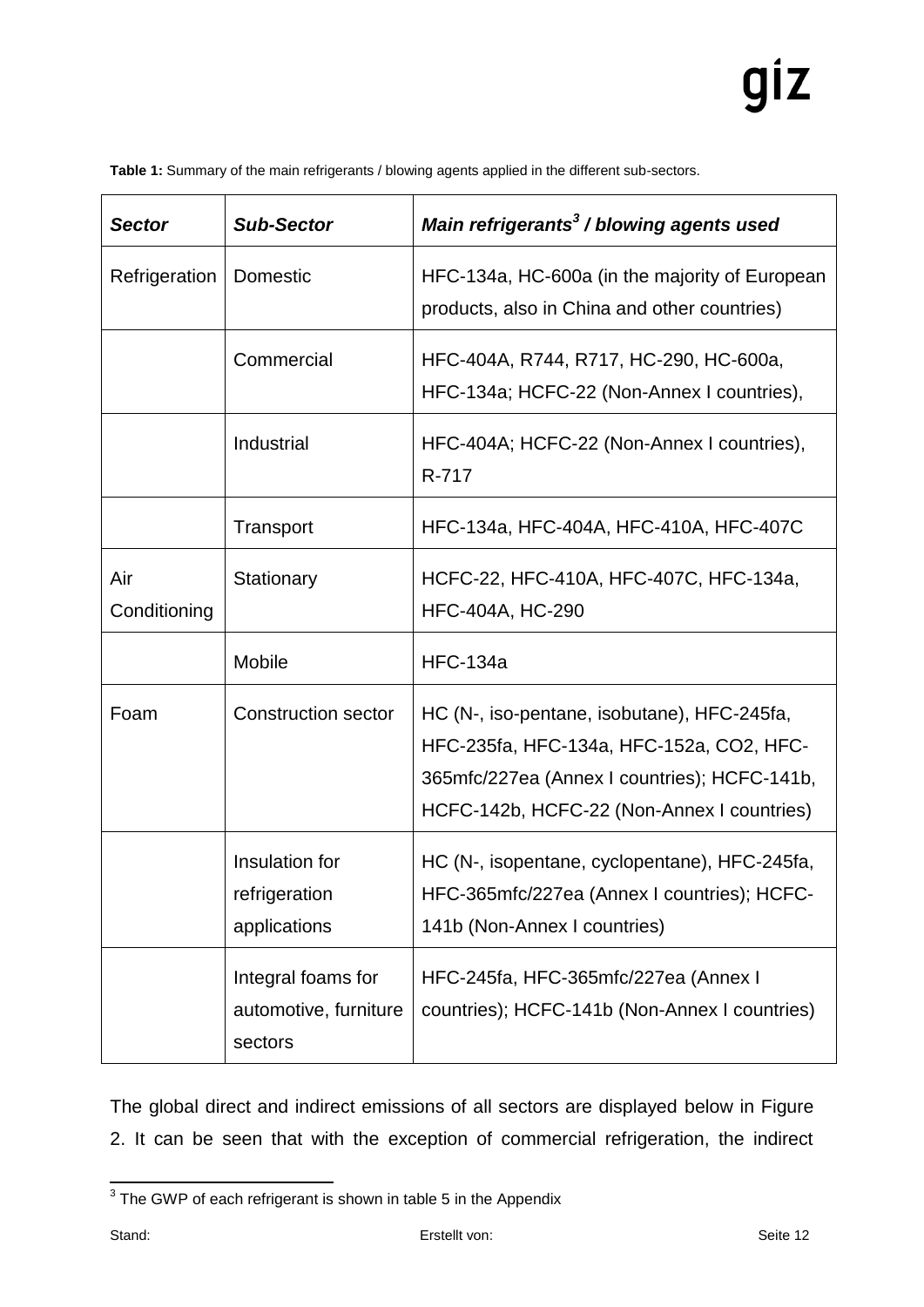# IZ

emissions are always higher than the direct emissions. However, as discussed above, direct emissions are much easier to reduce than indirect emissions. The by far highest emissions stem from the stationary AC sector.



**Figure 2:** Direct and indirect emissions of the different sub-sectors of the RAC&FB sectors.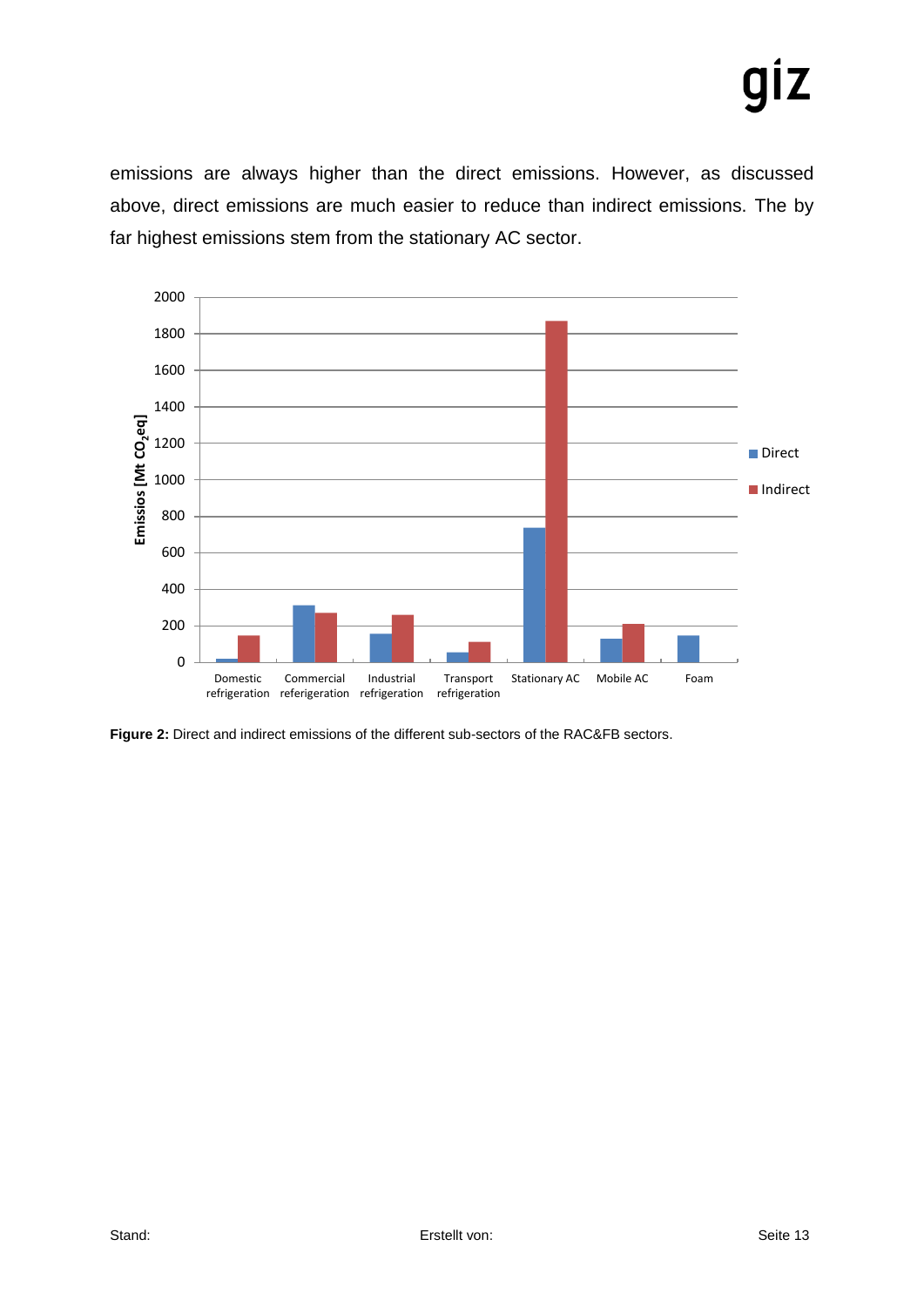### **3. Vision for a RAC&FB roadmap**

If emissions in the RAC&FB sectors just continue under a BAU scenario, they will rise up to 12 Gt  $CO<sub>2</sub>$ eq in 2030 as illustrated in Figure 3 below. The vision of this roadmap is to show a pathway, where the RAC&FB sectors contribute to emission reductions in the magnitude of 7.2 Gt  $CO<sub>2</sub>$ eq by 2030. This amount corresponds to the 60% reduction target (relative to the BAU scenario) of the BLUE Map scenario, as formulated by the IEA in 2008 for the transport, industry and buildings sector (Taylor, 2008), which is in line with the 2°C target.

Our roadmap scenario requires an accelerated spread of currently available alternative technologies. The transformation of the RAC&FB sectors will globally reduce direct emissions by 3.5 Gt  $CO<sub>2</sub>$ eq due to the use of low/zero GWP refrigerants. A higher energy efficiency of the new technologies will reduce indirect emissions by 0.5 Gt  $CO<sub>2</sub>$ eq, whereas the de-carbonization will contribute with ca. 3 Gt  $CO<sub>2</sub>$ eq (Figure 3). Indirect emission savings due to improvements of the energy efficiency might be much higher than our conservative estimate. However, this is mainly influenced by measures such as labeling or rationing and also depends on the adopted systems and climate conditions of the considered world's region.

There are also co-benefits stemming from emission reductions, such as benefits for the economy (e.g. labour market, market growth), for technology development in related sectors (e.g. penetration rates, supply infrastructure), for socio-economic development (transport system, income and living situation) for end-users (e.g. customers) or policy impacts on a country level and on international level. Further there are substantial co-benefits from the migration from fluorinated substances to natural substances<sup>4</sup> due to the treatment of the substances at the end of their lifetime. Fluorinated substances are highly toxic and need at the end of the equipment lifetime to be extracted through technical complex processes and destructed through ultra-high temperature procedures with subsequent complicated waste water treatment processes. Most Non-Annex I countries entirely lack the

 $4$  Natural refrigerants and foam blowing agents are naturally occurring in the environment in contrast to refrigerants/blowing agents from fluorinated substances.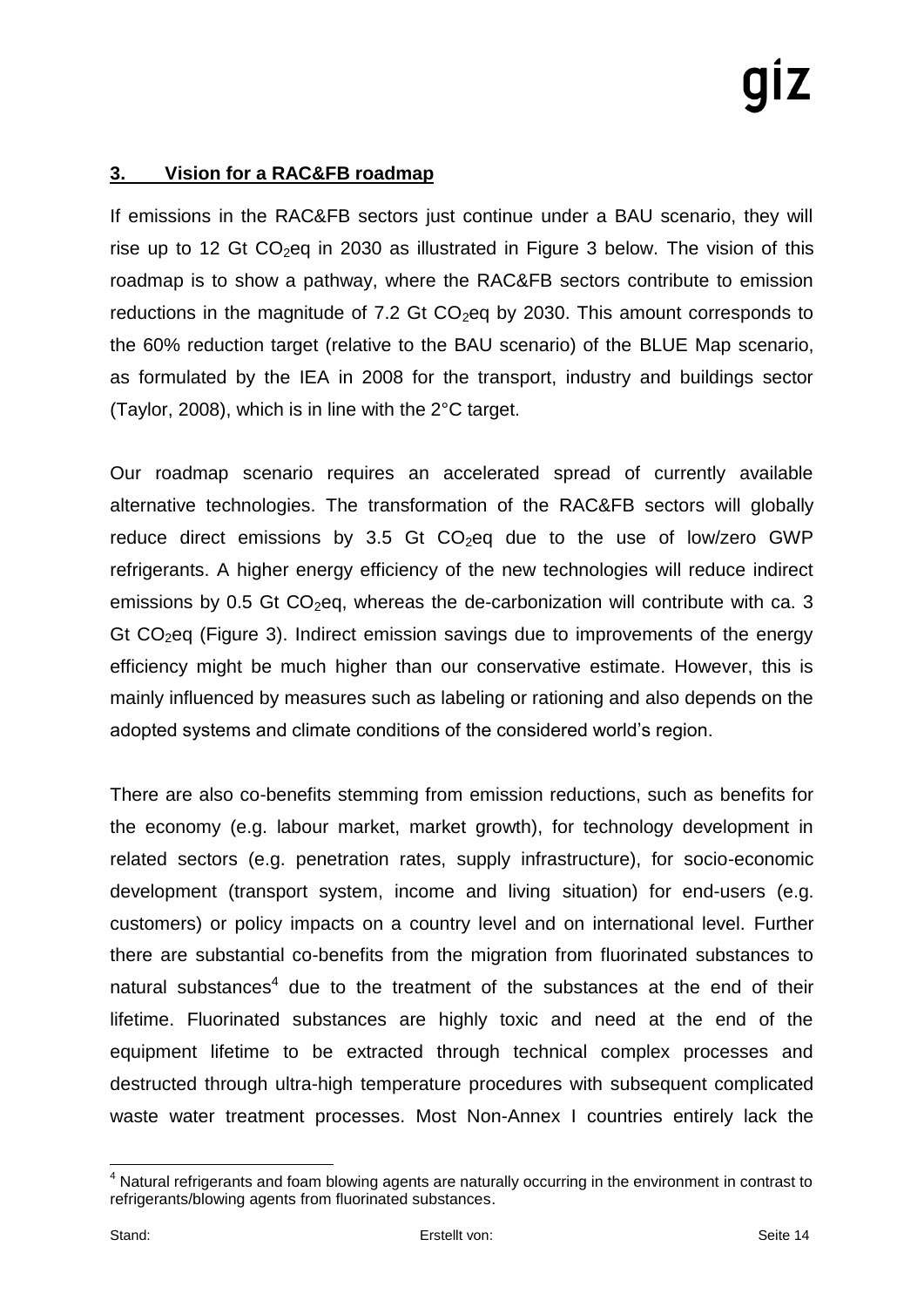technological ability for the adequate treatment of fluorinated substances and therefore end up with highly toxic waste without suitable solutions for disposal.

The proposed  $CO<sub>2</sub>$ eg emission reductions stem from a dramatic transformation in the markets which include the deployment of low-GWP and zero-GWP alternative technologies, introduction of appropriate policy measures (such as bans of high-GWP refrigerants as introduced in the EU for certain subsectors) (Schwarz et al., 2011), but also a continued phase-out of HCFCs. HCFC-22 with a GWP of 1 810 (100yr time horizon) is still massively used in developing countries. Direct transformations of sectors to low-GWP alternatives can, thus, strongly contribute to emission reductions. Our baseline consumption accounts for both HCFC and HFC use in the RAC&FB sectors, whereby the baseline is designed upon existing policies. This includes an accelerated phase-out of HCFCs as agreed upon by the Montreal Protocol Parties in September 2007 (UNEP, 2007).



**Figure 3:** The roadmap for the refrigeration, air conditioning and foam blowing sectors allows emission savings of 7.2 Gt CO<sub>2</sub>eq. Direct and indirect emission reductions equally contribute to the overall emission savings.

Figure 4 shows the different sub-sectors´ contribution in achieving the direct emission reductions of 3.5 Gt  $CO<sub>2</sub>$ eq by 2030. Globally, the fastest growing sub-sectors in terms of demand and emissions are stationary air conditioning, industrial and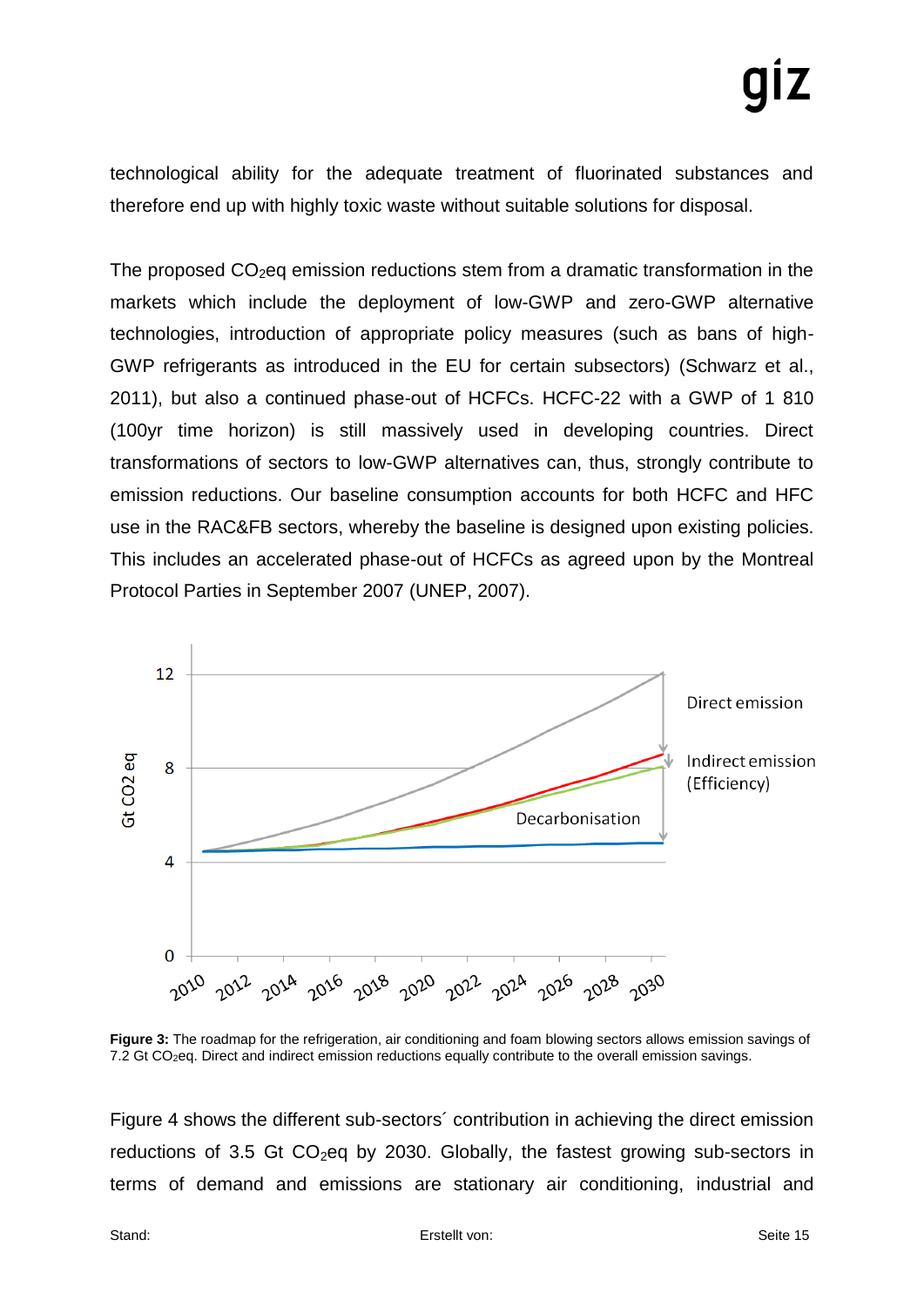commercial refrigeration. Accordingly, these sectors reveal the greatest reduction potential. Roughly 50% of the direct emissions can be reduced by a transformation of the stationary air conditioning sub-sector. Particularly, in developing countries the expected growing prosperity will increase the penetration and saturation of AC units, one of the most desirable household equipment in tropical and hot countries. The stationary AC sub-sector is followed by the industrial and commercial refrigeration sub-sectors in terms of reduction potential (together  $\sim$  1 Gt CO<sub>2</sub>eq).

Achieving these deep cuts in direct emissions is possible with the current available technologies and an appropriate policy framework. To meet the required reductions, also indirect emissions have to be reduced. This can be done via labeling, introducing energy efficiency standards or rationing. It furthermore requires a decarbonization of the energy generation through a significant shift of the energy mix to low-carbon energy sources (e.g. renewable energy).



**Figure 4:** Sub-sectors´ contributions to global direct emission reductions.

Substantial market transformations are more likely to occur at moderate or even negative costs. "Green" technology must become affordable, otherwise it remains unattractive and won't penetrate the market (as illustrated in chapter 4.2.2. in further detail).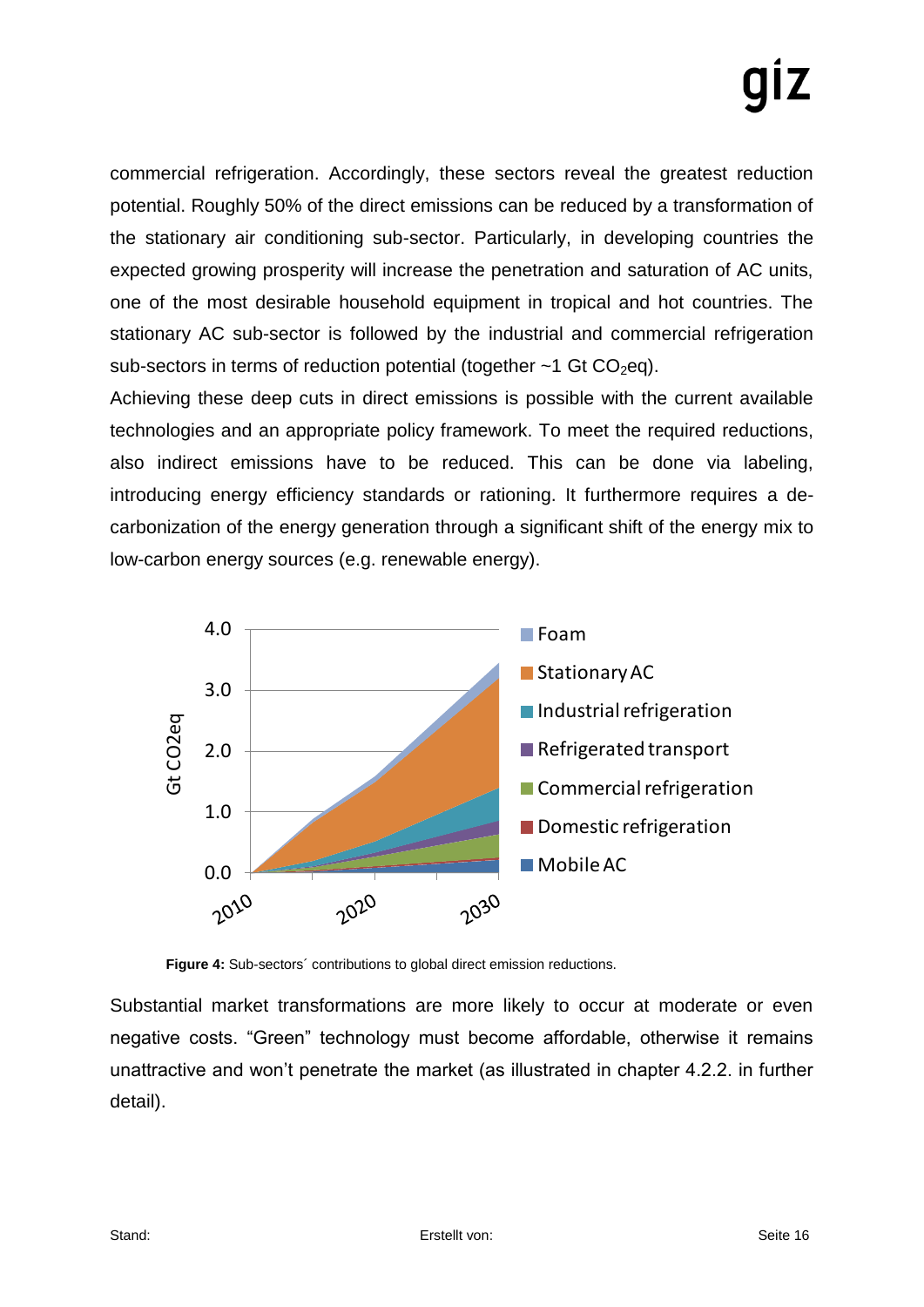Considering alternative technologies in the RAC&FB sectors, nearly half of the global direct emission savings can be achieved at negative costs when looking at the full lifecycle of the product (Figure 5). In other words the phase-in of "green" technologies implies a net welfare gain from an overall economy viewpoint. This highlights the particular suitability of the RAC&FB sectors in reducing  $CO<sub>2</sub>$ eq emissions. However, it must be recognized that the choice of technology is not only based on lifetime costs, but that other factors (mainly high upfront costs) play an important role as well (see chapter 4.2.2). Negative costs are found for chillers, transport, commercial and industrial refrigeration (Figure 5). Taking the emission reduction potential into account, promising sub-sectors for transformation are commercial and industrial refrigeration, where no additional costs are involved. Figure 5 also depicts that the highest reduction potential is given by sub-sector transformations of Non-Annex I countries. With the development and dissemination of alternative technologies, these become more widely available and build up scale, and as a consequence, an increasing share of emissions can be abated at negative costs over time.



**Figure 5:** Global Marginal Abatement Cost Curve (MACC). Emission reduction costs associated with the phase-in of alternative technologies by 2030. The y-axis shows the costs  $(\epsilon)$  that must be spend to reduce one ton of CO2eq, while the x-axis shows the amount of emissions that can be reduced by the phase-in.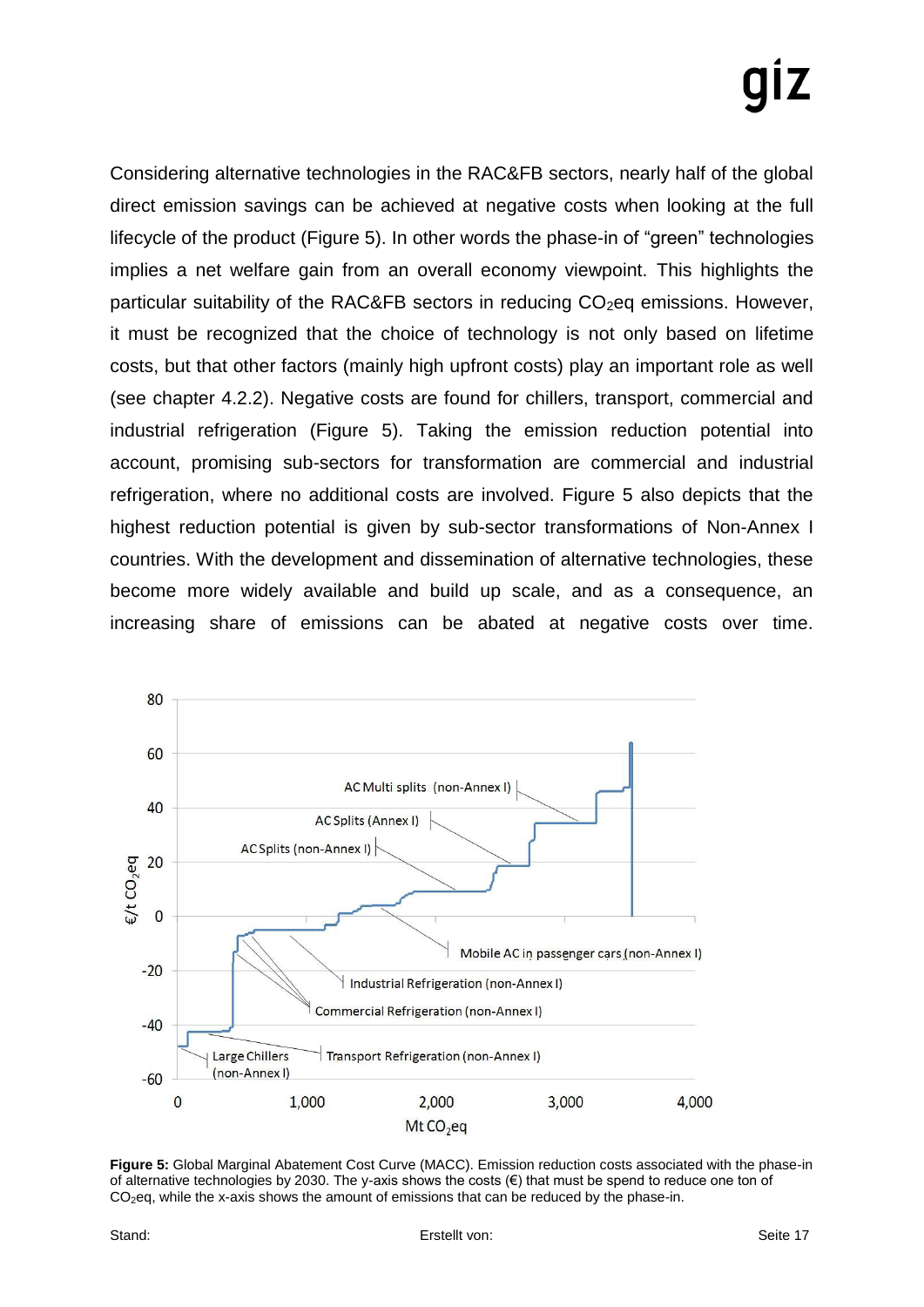### **4. Enabling environments for the implementation of the RAC&FB sectors roadmap: regulatory and technology framework**

The enabling environments target the promoting of the use of low-GWP alternatives in the RAC&FB sectors and phase-out of high-GWP legacy systems.

The RAC&FB sectors suggested dividing the various promotion measures of low-GWP alternatives and removal of barriers under two categories, being

- **Regulatory framework** and support schemes
- **Technological framework** and market availability of low-GWP alternatives and good practices for their deployment

The enabling environments for the regulatory and technology framework should serve the overall strategic goal of freezing the carbon footprint of the RAC&FB sectors at current levels and reducing emissions from the RAC&FB sectors by two thirds from what they would be under a BAU scenario.

Key policy targets of the r**egulatory framework** under the RAC&FB sectors are

- The avoidance of **direct emissions** through a ban of high-GWP refrigerants and foam blowing agents latest by 2030
- The reduction of **indirect emissions** through the introduction of mandatory minimum efficiency standards, labeling and overall performance standards (including insulation and/or curbing the cooling demand $5$ ) latest by 2030

The Montreal Protocol foresees the phase-out of refrigerants with ozone-depleting potential (ODP), in particular HCFCs, by 2030. The roadmap suggests that high-GWP alternative refrigerants such as HFCs (which are part of the greenhouse gases within the basket of gases under the governance of the UNFCCC) are no later

  $5$  i.e. limiting the amount of air conditioning by permitting air conditioners only to operate above a certain ambient temperature level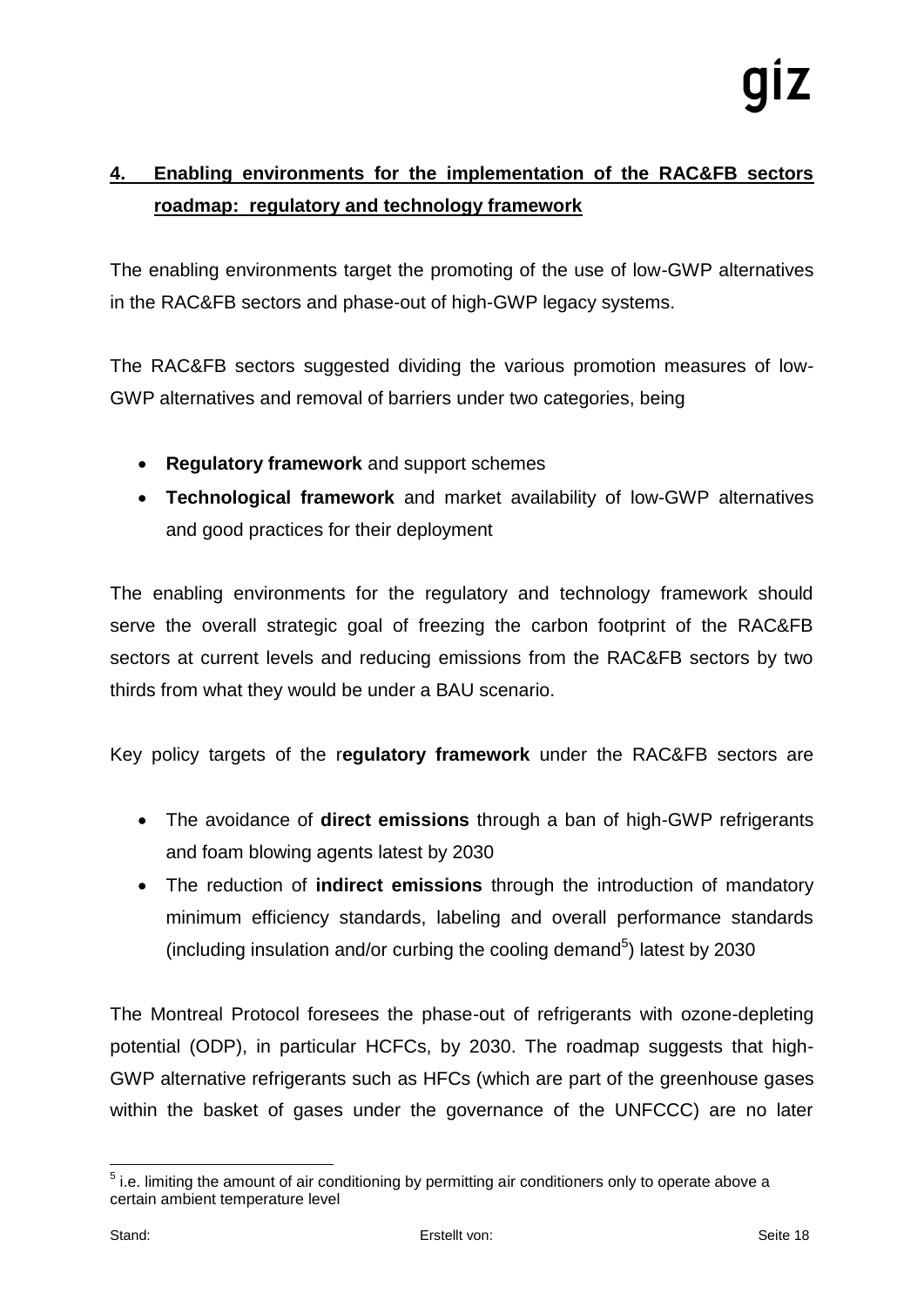phased out than 2030 as well (i.e. no later than the phase-out of the HCFCs in order to avoid that a phase-out of HCFC will lead to a phase-in of HFCs).

The **technology framework** addresses the extent of the use of alternative technologies in each of the main sub-sectors of the RAC&FB sectors. The enabling environments for the technology framework address the extent of required research and development (R&D) and deployment efforts to reach a high and significant penetration of low-GWP alternatives.



**Table 2:** Regulatory and technology framework under the enabling environments of the RAC&FB roadmap.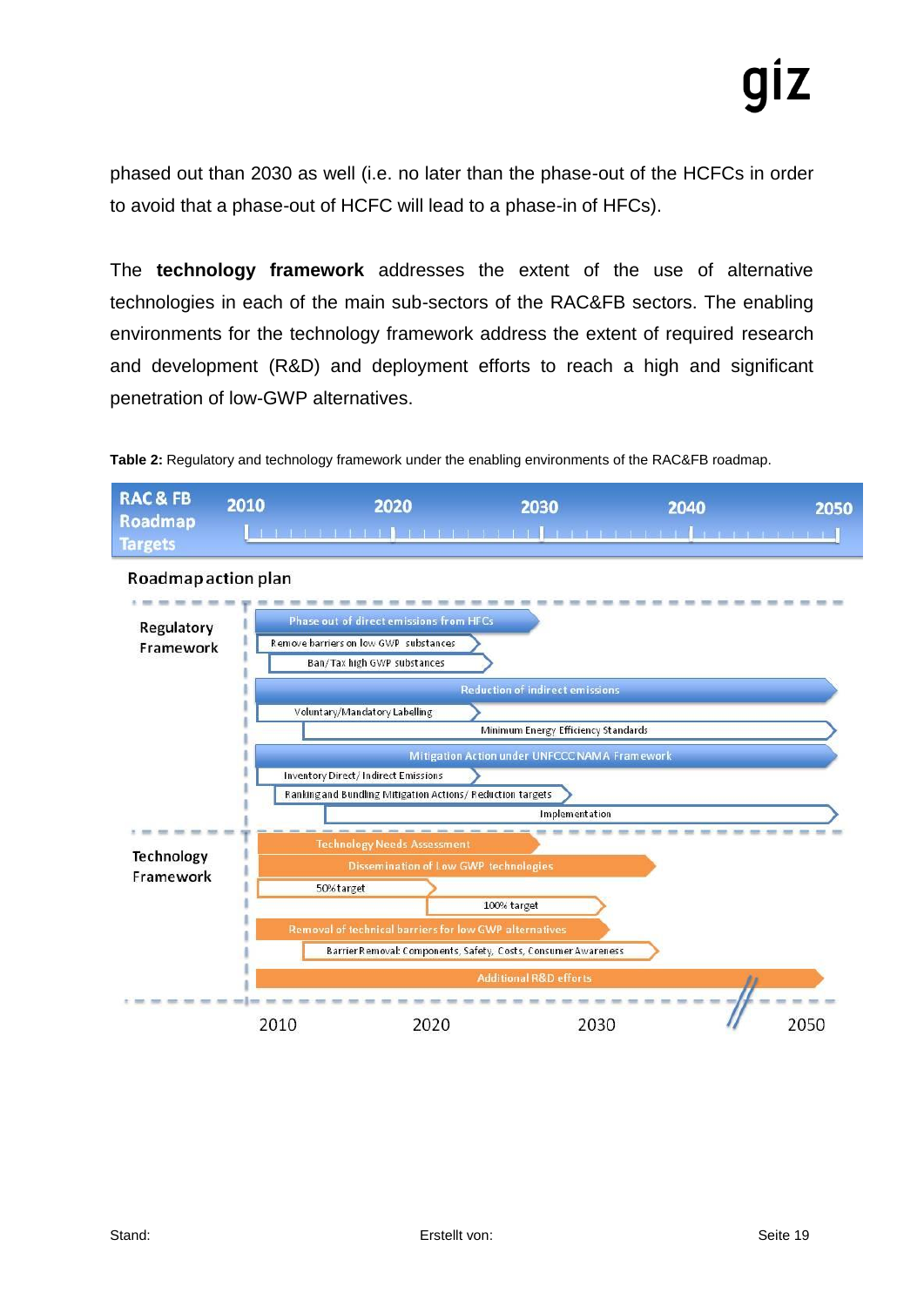### **4.1. Enabling environments: regulatory framework**

The regulatory framework in the RAC&FB sectors targets at eliminating direct emissions by 2030 and decreasing indirect emission by at least 10% from BAU emissions through accelerated introduction of energy efficiency measures. Another 40% of indirect emissions are reduced through the de-carbonization of the electricity supply $^6$ .

### **4.1.1 Regulations on direct emissions: phase-out of high-GWP substances and removal of barriers for low-GWP substances**

The RAC&FB roadmap suggests the phase-out of HFC as high-GWP substances in the same time frame as the phase-out of HCFCs as governed under the phase-out plan of the Montreal Protocol.

The Montreal Protocol has demonstrated the effectiveness of a mandatory, step-wise reduction and phase-out of consumption and production of HCFC and CFC with international support (funding from the multilateral fund and implementation assistance by agencies).

So far HFCs are only limited within the EU through a combination of various measures (bans/limitation of placing them on the market, taxing, import/export tax, GWP limits like the EU mobile air conditioning directive, minimum leakage rates (EU F-Gas regulation) or supportive legislation for alternatives).

In most cases alternative, low-GWP technologies are based on substances with a higher flammability. In many countries regulatory matters interdict the application of low-GWP substances, which are flammable and/or toxic. Peripheral regulations are sometimes negatively impacting the application of certain abatement options, such as certain requirements for transport and storage of flammable substances. These

  $6$  The de-carbonization of the electricity supply is assumed as a given external parameter. The analysis of the carbon content of the electricity supply is not further analyzed as part of the RAC&FB roadmap.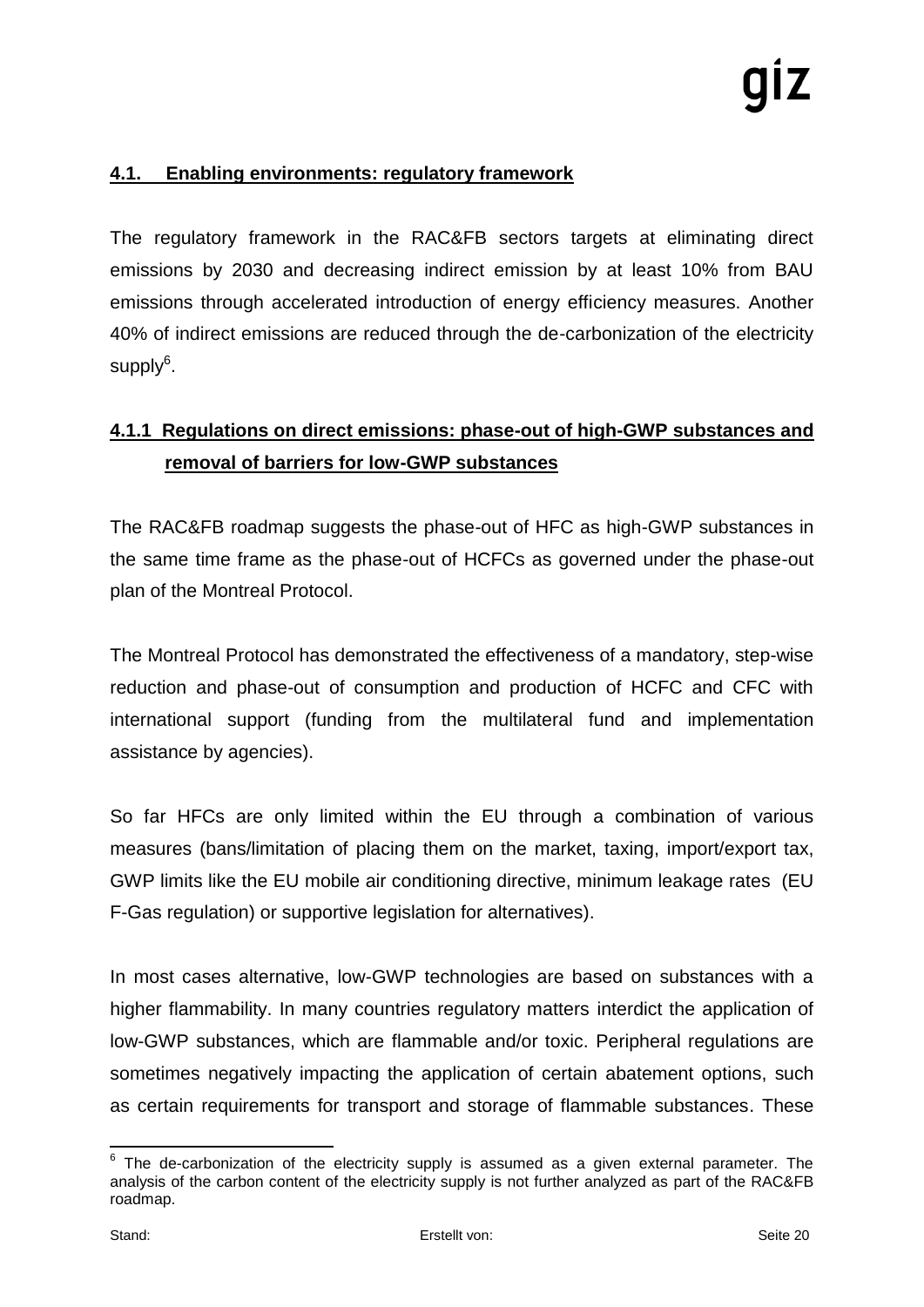barriers are to be reduced through national authorities through the modification of regulation and standardisation which permit the use of flammable refrigerants while safeguarding safety requirements. Similar legislations have been introduced for example in the EU through the EU F-Gas directive and its implementing legislations in EU member states. The use of flammable substances in relation to the volume has further been included in the European technical standard norms, in particular in the EN378.

### **4.1.2 Regulations on indirect emissions**

Indirect emissions are most effectively addressed through mandatory labeling of appliances (like the labeling in the EU for domestic refrigerators) and minimum energy efficiency standards. Labeling and minimum energy efficiency standards regulate the allowed energy consumption related to the cooling capacity of the devices and, in some cases, the permissible non-renewable generated cooling demand (i.e. China allows the air conditioning of public buildings only above a certain minimum ambient temperature threshold).

Most important technical measures within the RAC&FB sectors on energy efficiency are the optimization of the refrigeration cycle, the reduction of parasitic losses and the control of transient effects<sup>7</sup>. Within the refrigeration cycle substantial improvements are possible through i.e. an overall optimized system balancing, reduction of the refrigerant charge size, larger evaporator and condenser surface areas in combination with new surface textures and the application of alternative cooling cycles (e.g. Lorenz cycle, Stirling cycle). Parasitic losses are reduced through the reduction of required ancillary components or the application of more energy efficient components like fans and pumps. Energy losses within transients' effects are mitigated mainly through the application of variable speed compressors, optimized electronic controls and the application of expansion valves instead of capillary tubes.

  $^7$  Colbourne, 2012, NAMA Workshop Thailand, 26.07.2012, RAC&FB NAMA Technical Options and Costs, p. 75.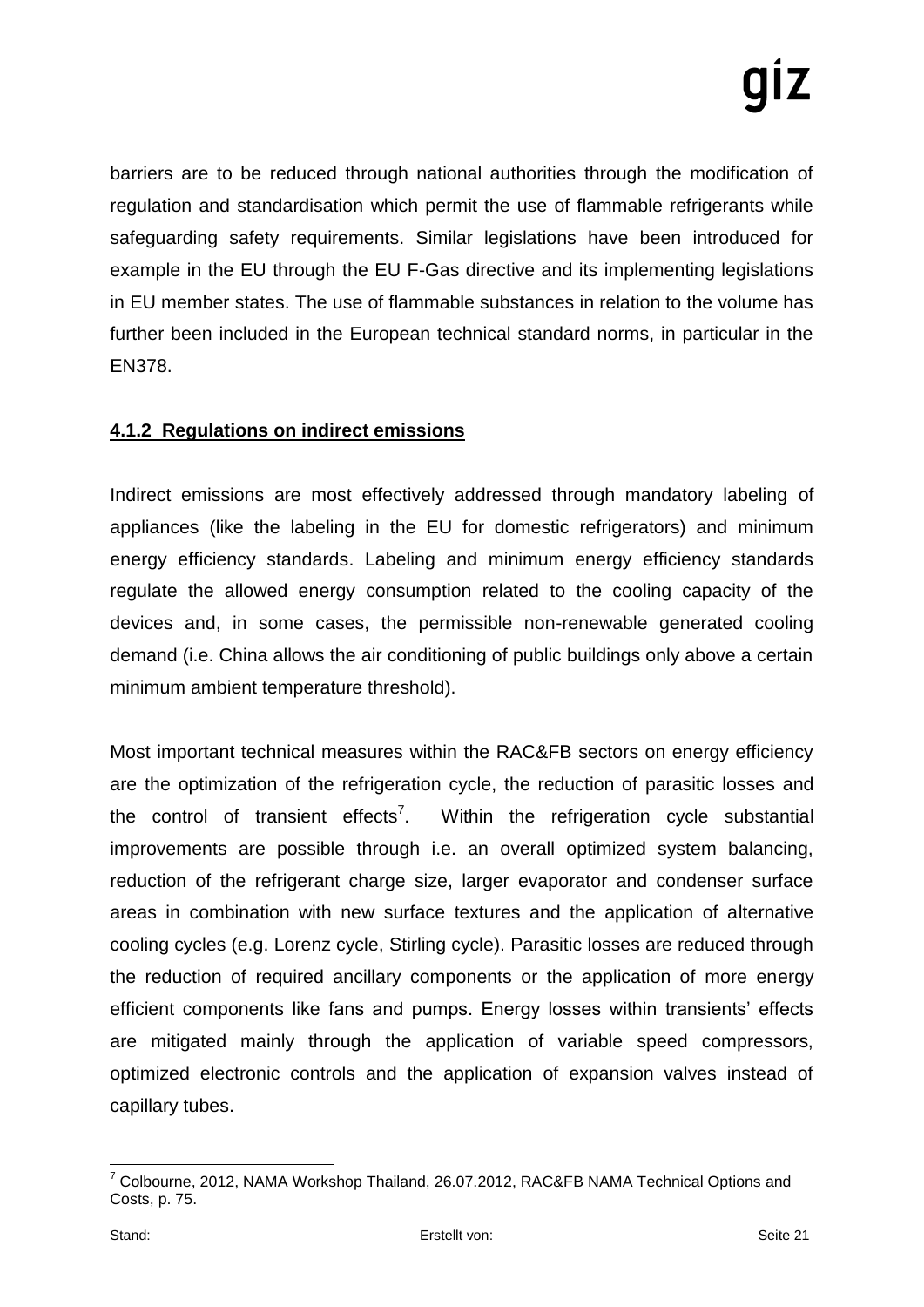### **4.1.3 Mitigation action under the UNFCCC NAMA framework**

NAMAs (nationally appropriate mitigation actions) – a set of policies and actions tailored to the circumstances of individual countries – are suggested as an appropriate instrument to implement on a national level the suggested roadmap in the RAC&FB sectors. NAMAs have the potential to address both the baseline emissions (i.e. use of high-GWP substances like certain HFCs) and the migration to low-GWP substances as mitigation action.

An important aspect for the development of NAMAs is the appropriate reporting of HFCs within the National Communication of countries to the UNFCCC. So far only few Non-Annex I countries are reporting HFCs in a comprehensive way. Proklima has developed a comprehensive tool to assist Non-Annex I countries in the development of HFCs inventories and to address mitigation actions for direct and indirect emissions through the application of nationally appropriate low-GWP alternative technology options.

The RAC&FB sectors suggest to implement NAMAs in Non-Annex I countries through supported or unilateral NAMAs within the following steps:

- Capacity building (addressing NAMAs to the relevant national authorities, winning industrial and institutional support, information on alternative technologies)
- Institutional readiness (establishment of RAC&FB inventories and inclusion of HFC reporting into the National Communications; establishment of baseline emissions, BAU scenarios and mitigation pathways)
- Implementation (of pilot projects and roll out)

### **4.2 Enabling environments: technology framework**

The RAC&FB roadmap suggests to build the required technological capabilities for the implementation of the roadmap through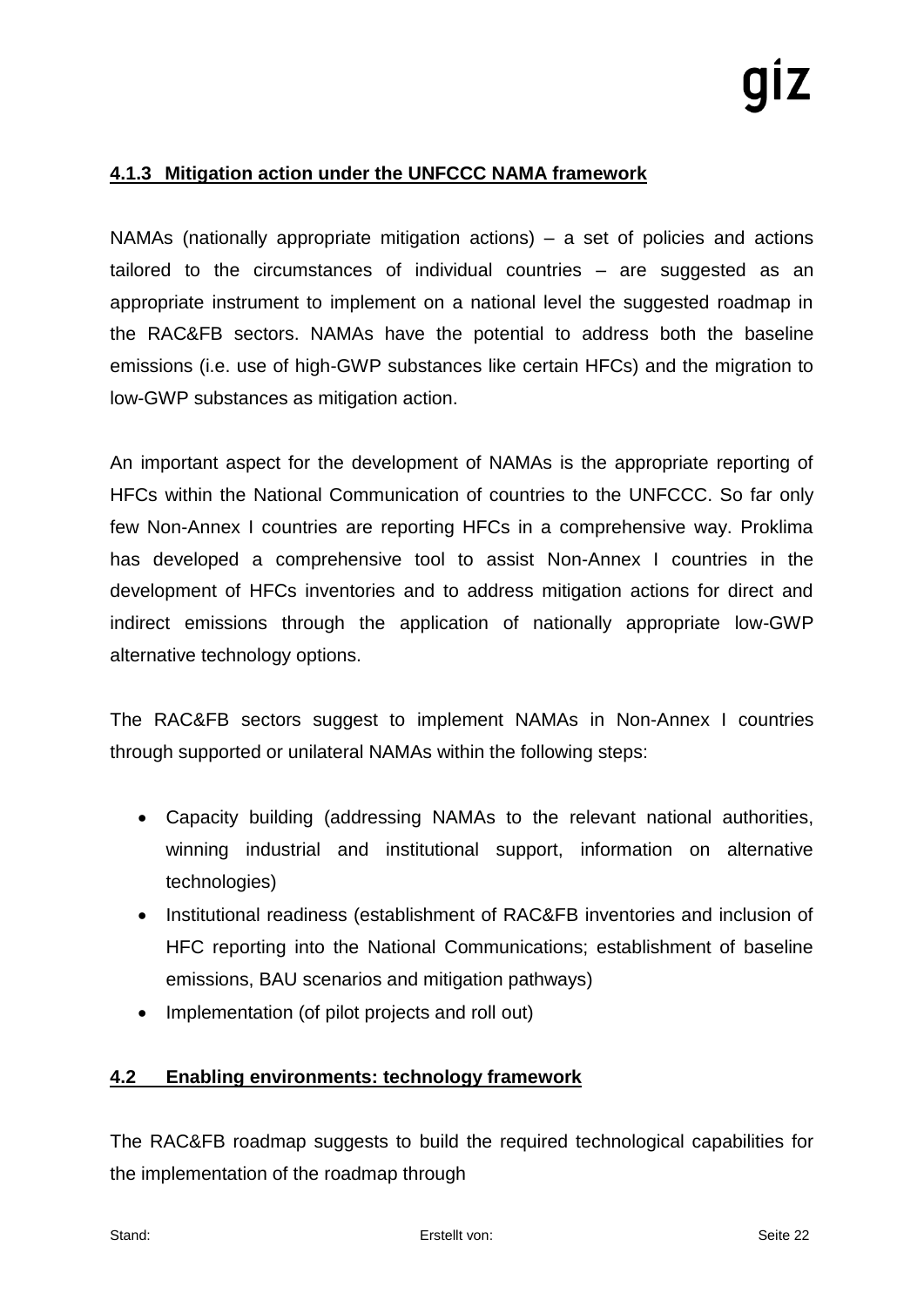- The dissemination of available alternative technologies
- The removal of technology barriers holding back the deployment of low-GWP alternatives
- Additional R&D in new and emerging technologies

### **4.2.1 Increased penetration of low-GWP technology options**

A significant mitigation action both for direct and indirect emissions is achievable with the dissemination and deployment of available technologies. The RAC&FB roadmap suggests that a 50% market share of alternative low-GWP systems is reached by 2020 and a 100% market share by 2030.

Due to the early phase-out of CFCs and HCFCs, Europe, for example, has used alternative technologies at an early stage compared to other, especially Non-Annex I, countries. The table below highlights the difference of deployment of alternative low-GWP technologies in Europe compared to non-Annex I countries.

|             | Table 3: Dissemination of alternative low-GWP technology options for key sub-sectors in Europe and Non-Annex |
|-------------|--------------------------------------------------------------------------------------------------------------|
| I countries |                                                                                                              |

| <b>Subsector</b>                                          | Alternative<br>Technology             | Alternative<br>Technology<br><b>Share EU</b><br>2015-20 | Alternative<br><b>Technology</b><br><b>Share</b><br>Non-Annex I<br>2015-20 |
|-----------------------------------------------------------|---------------------------------------|---------------------------------------------------------|----------------------------------------------------------------------------|
| <b>Domestic</b><br>Refrigeration                          | Hydrocarbons                          |                                                         |                                                                            |
| Commercial<br>Refrigeration                               | $CO2$ , Ammonia,<br>Hydrocarbons      |                                                         |                                                                            |
| <b>Industrial</b><br>Refrigeration                        | Ammonia                               |                                                         |                                                                            |
| Transport<br>Refrigeration and<br><b>Air Conditioning</b> | CO <sub>2</sub><br>Hydrocarbons       |                                                         |                                                                            |
| Stationary<br>Air<br>Conditioning                         | Hydrocarbons;<br><b>Solar Cooling</b> |                                                         |                                                                            |
| Foams                                                     | CO <sub>2</sub> ,<br>Hydrocarbons     |                                                         |                                                                            |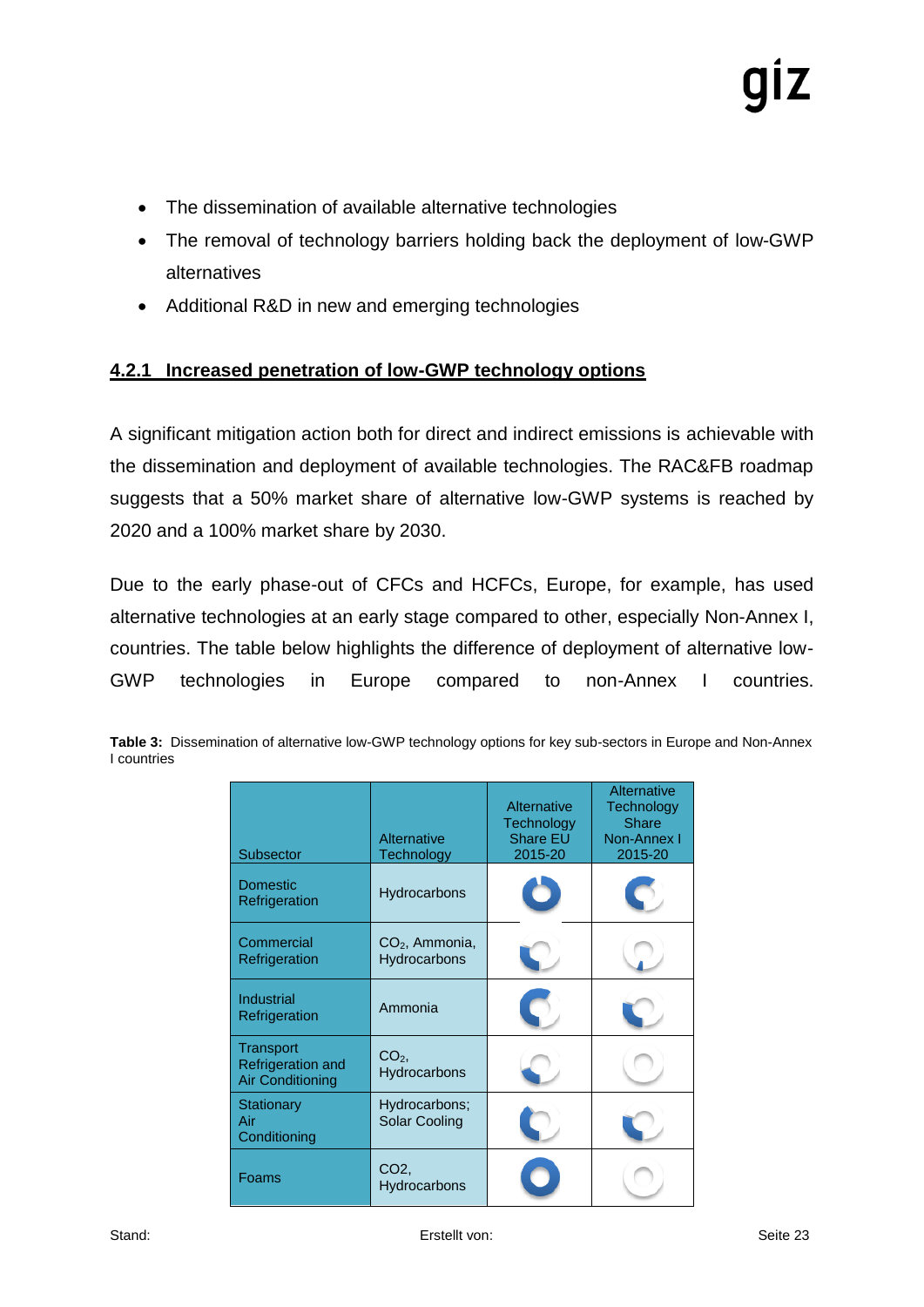In the following, the state of technologies and their dissemination of main subsectors with the RAC&FB are presented highlighting major measures to be implemented within the framework of the RAC&FB roadmap.

**Domestic Refrigeration.** The most effective option is to change the refrigerants to R-600a (hydrocarbon), which is a natural refrigerant and already widely established. Over 90% of this sub-sector can be converted to R-600a at negative or low costs by 2030. In non-tropical climates also R-744 ( $CO<sub>2</sub>$ ) can be used, whereas in warmer climates this would lead to lower system efficiency. Hydrocarbons are alternative, low-GWP substances, and are common in Europe and selected Non-Annex I countries (particular China). However, in most Non-Annex I countries the use of HFCs is still dominating.

**Commercial Refrigeration.** The most promising options are to replace the refrigerants with R-600a in stand-alone units or with R-290/R-1270 (both hydrocarbons) in stand-alone and condensing units. This can lead to significant emission reductions at negative costs. R-600a and R-290 are already widely available, R-1270 to a fewer extent as it is more expensive. Alternative systems for commercial refrigeration are less common than for domestic refrigeration. However, substantial experience exists with the implementation of the technology in industrialised countries. Similar to the domestic refrigeration sub-sector there is substantial mitigation action to be achieved through the dissemination of existing technologies.

**Industrial Refrigeration.** Using R-717 (ammonia) as refrigerant, which is already widely applied, can reduce direct emissions in the industrial refrigeration sector. More than 50% of the baseline emissions can be avoided at negative or zero costs. There is a wider deployment for ammonia systems in Annex I countries compared to Non-Annex I countries.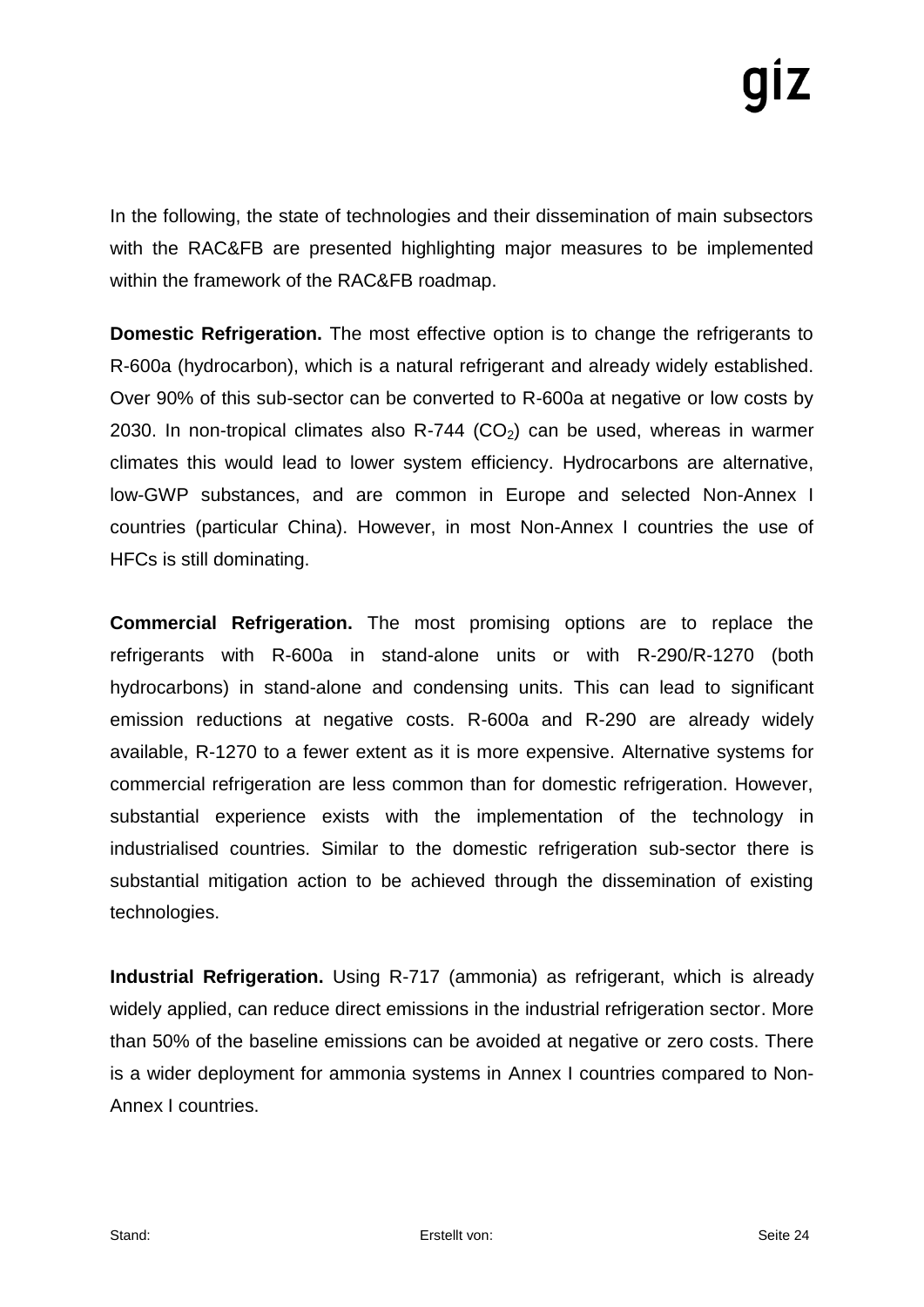**Road transport refrigeration**. It is most favourable to replace the refrigerants with R-290/R-1270. This is also the best technical option, which needs less refrigerant charge and has lower energy consumption than existing systems. Prototype trucks using R-290/R-1270 have been built, and some systems are already in operation. A significant amount of emissions can be avoided at negative or zero costs. The technology has been successfully introduced in the market but requires additional efforts for wide global dissemination.

**Mobile air conditioning (MAC).** Introducing systems that use CO<sub>2</sub> and unsaturated HFCs as refrigerants are the best cost-effective options here. Concerning the use of CO2, R&D still needs to progress further to resolve some technical issues before the systems can be introduced commercially. Once it is introduced on the market, its use will be especially favourable in vehicles with high efficiency (Diesel) engines or in electric cars.

MAC is the subsector with the highest emissions of HFCs globally through the use of R-134a with a GWP of 1 430. The EU has theoretically banned the use of R-134a through a GWP limit of 150 in MAC systems $^8$ . Still, in the use the deployment of alternative systems has not widely taken place. In some Non-Annex I countries hydrocarbons are used unofficially as alternative refrigerants. Globally additional R&D efforts are required for the development of alternative systems and their deployment.

**Stationary air conditioning.** Many different systems fall into this sub-sector, and thus also many different technical abatement options, covering a broad range of costeffectiveness, exist. About one quarter of them can be implemented at negative costs. The best option is to transform the chiller sector using R-717 as refrigerant in new systems. Systems with R-290/R-1270 represent another option for chillers, but also for single split and factory sealed systems. The inclusion of architectural considerations for single buildings would reduce the amount of air conditioning required or for city districts through efficient district cooling systems.

 8 EU Mobile Air Conditioning Directive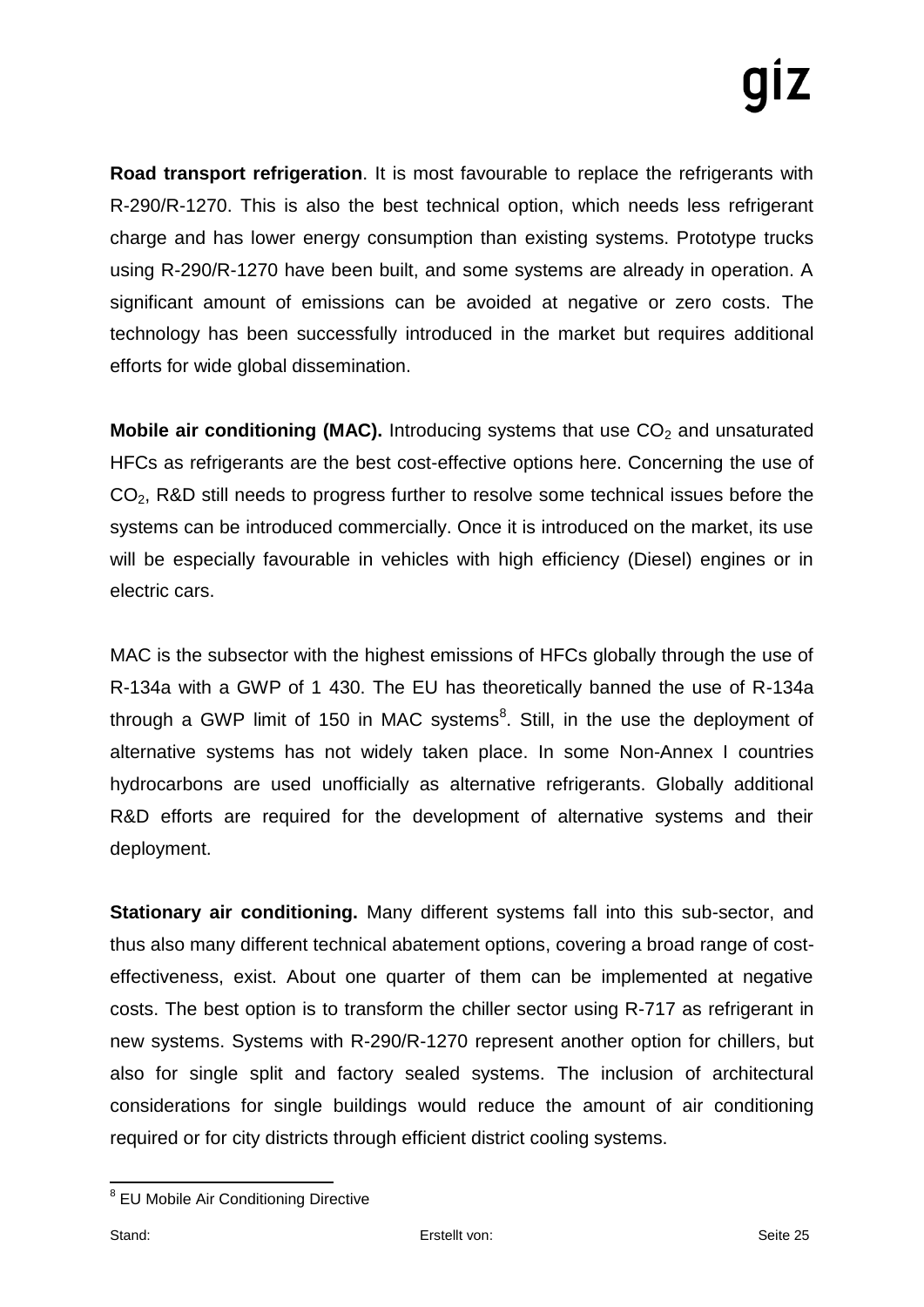Proklima has successfully undertaken R&D and deployment efforts with the largest split-type manufacturers in India and China (Godrej and Gree) for the development of R-290 based, low-GWP, split type air conditioning systems.

Most of the air conditioning systems are today installed in Asia. The migration of key Asian Non-Annex I countries such as China, India, Thailand, Malaysia or Indonesia to low-GWP air conditioning system will be key to a low carbon strategy in the AC sector.

### **4.2.2 Removal of technical barriers for the application of low-GWP alternatives**

Conventional high-GWP fluorinated refrigerants and foam blowing agents such as HCFCs and HFCs are non-flammable. The introduction of low-GWP but flammable refrigerants such as hydrocarbons requires additional safety and related measures for their deployment. As such, the use of alternative, low-GWP refrigerants requires the removal of barriers. Below are the most important areas illustrated and explained where removal of barriers for the various subsectors is most relevant.

| <b>Barriers</b>                         | <b>Domestic</b><br>Refrige-<br>ration | Commer-<br>cial<br>Refrige-<br>ration | <b>Industrial</b><br>Refrige-<br>ration | Road<br><b>Transport</b><br>Refrige-<br>ration | <b>Mobile AC</b> | <b>Stationary</b><br>AC | Foam |
|-----------------------------------------|---------------------------------------|---------------------------------------|-----------------------------------------|------------------------------------------------|------------------|-------------------------|------|
| Component<br>Availability               |                                       |                                       |                                         |                                                |                  |                         |      |
| Technician<br>Competence                |                                       |                                       |                                         |                                                |                  |                         |      |
| Safety-related<br>restrictions          |                                       |                                       |                                         |                                                |                  |                         |      |
| Implemen-<br>tation Costs               |                                       |                                       |                                         |                                                |                  |                         |      |
| Consumer<br>Awareness                   |                                       |                                       |                                         |                                                |                  |                         |      |
| Technology<br>Implications <sup>9</sup> |                                       |                                       |                                         |                                                |                  |                         |      |

**Table 4:** Red-coloured arrays show the most significant barriers for the different sub-sectors of the RAC&FB sectors.

 9 discussed under 4.2.3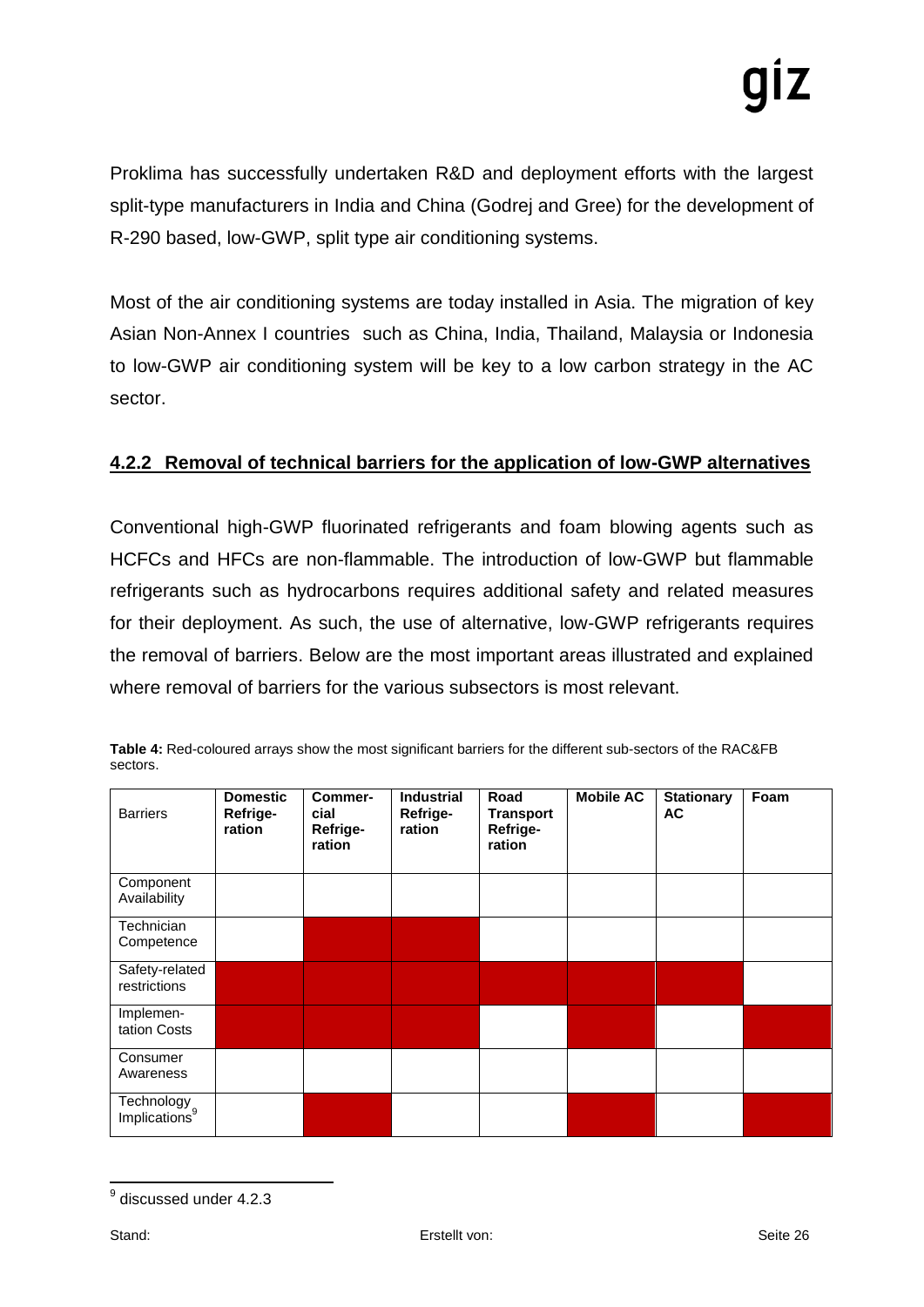**Safety-related restrictions** can be a hindrance to introduce new technological options, as low-GWP refrigerants are often flammable and in the case of ammonia also toxic. Thus, for those refrigerants, in some countries safety standards may exist that impose restrictions on the allowed amount of refrigerant or on construction features. The RAC&FB roadmap suggests to overcome this by applying regulations which safeguard the use of flammable and natural refrigerants and foam blowing substances:

- 1) developing alternative national standards, permitting larger quantities or wider applications of the new refrigerants
- 2) introducing safety control systems to keep the same level of safety as before and
- 3) carrying out R&D activities to find alternative designs or to enable a lower specific charge.

**Component availability** is low in some regions for certain components. The RAC&FB roadmap suggests to overcome this by working with existing distributors/supplier to stock the desired components, develop importation channels from overseas producers and by setting up a distribution infrastructure. Furthermore, existing manufacturers could start to develop new components and adapt the production line.

**The technician competence** is insufficient in some regions as not enough technicians and engineers have been trained for working with the new technologies (and issues of flammability and toxicity). For the use of hydrocarbons technician training is essential. Possible interventions could include the carrying out of train-thetrainers schemes, widespread training at companies, working with training colleges, universities, etc. GIZ Proklima has gathered a fast experience in the training of air conditioning and refrigerant technicians. During the last 10 years more than 35,000 technicians have been trained. The development of codes of practices and national standards for design requirements is another suitable measure.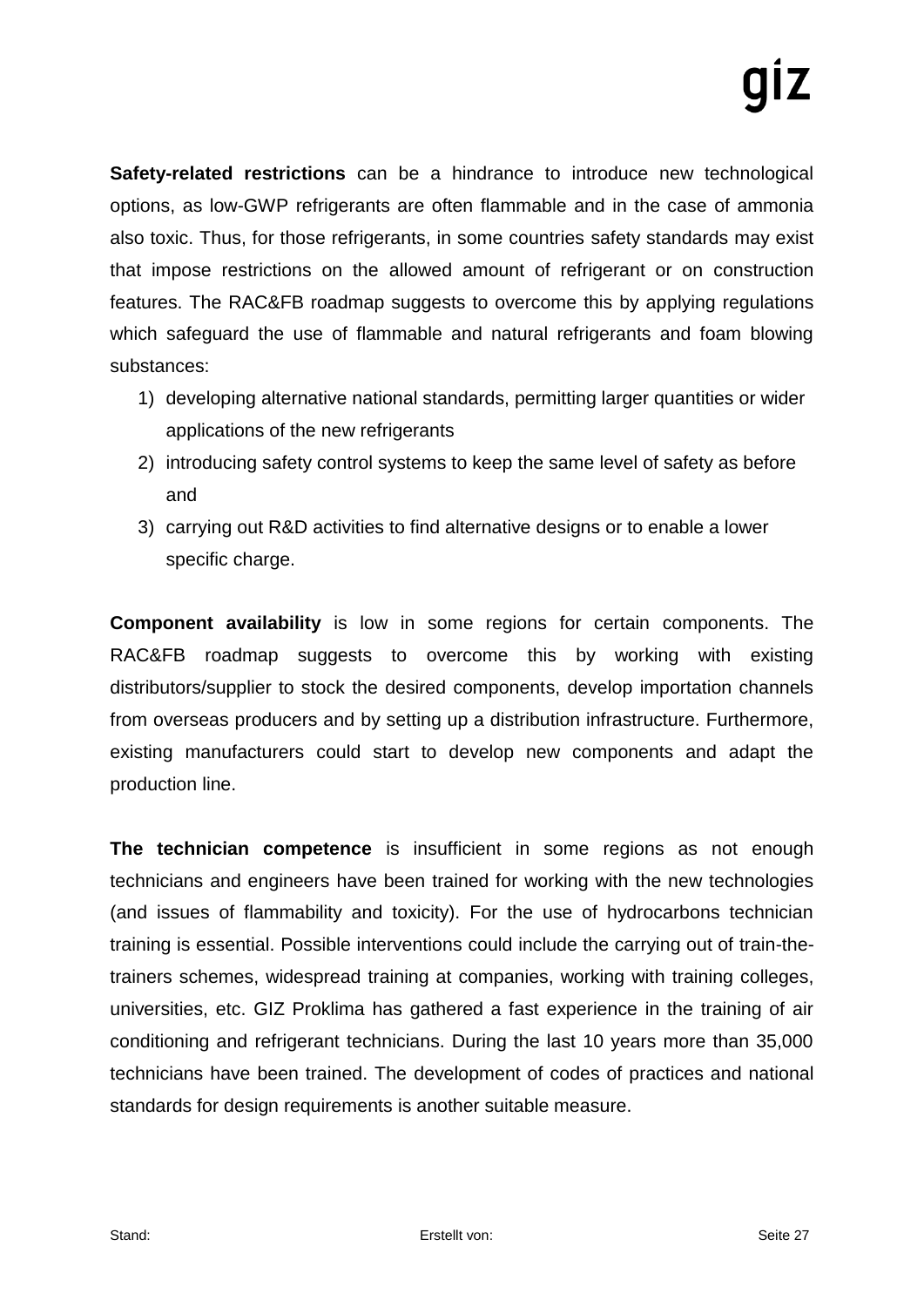**Implementation costs** of alternative systems will be higher than conventional systems especially when alternative systems lack economies of scale both for the production equipment costs and higher system material costs. The first may be caused by the need for new production line equipment, safety systems or refrigerant storage and feed equipment. Funding the purchase of additional equipment and guidance documentation on best practice for its use may help to overcome this barrier. Higher system material costs will include the use of more expensive raw materials, additional components or more expensive refrigerants (although the higher system costs are in many cases offset over time through lower operating costs by reduced energy consumption and lower costs of the natural refrigerants compared with synthetically manufactured refrigerants). The RAC&FB roadmap suggest as possible interventions the funding of additional costs at least during the initial stage of market development.

**Consumer issues** include lack of awareness or missing acceptance for higher upfront costs. Whilst a system using a new technology may be available, the penetration rate of this technology can be low, because the consumers are not informed about the availability or the advantages. The RAC&FB roadmap suggests intervening by rolling out awareness programmes and through the introduction of (mandatory) labelling schemes together with authorities and NGOs. Furthermore, higher upfront costs can be a part of this barrier, especially if the consumer is indifferent to climate change issues. Possible interventions include the work with authorities to develop incentives/disincentives programmes for consumers of abatement/non-abatement systems or legislation to phase out products not using the new abatement technology.

### **4.2.3 R&D in new technologies**

**Limited technology development**, including poor technological development and refrigerating system efficiency, may be another barrier. The first covers a fairly broad range of issues, differing with the particular abatement option and the region (i.e. the introduction of hydrocarbon technology, which is a widespread technology option with net benefits both in developing and industrialised countries). Poor refrigerating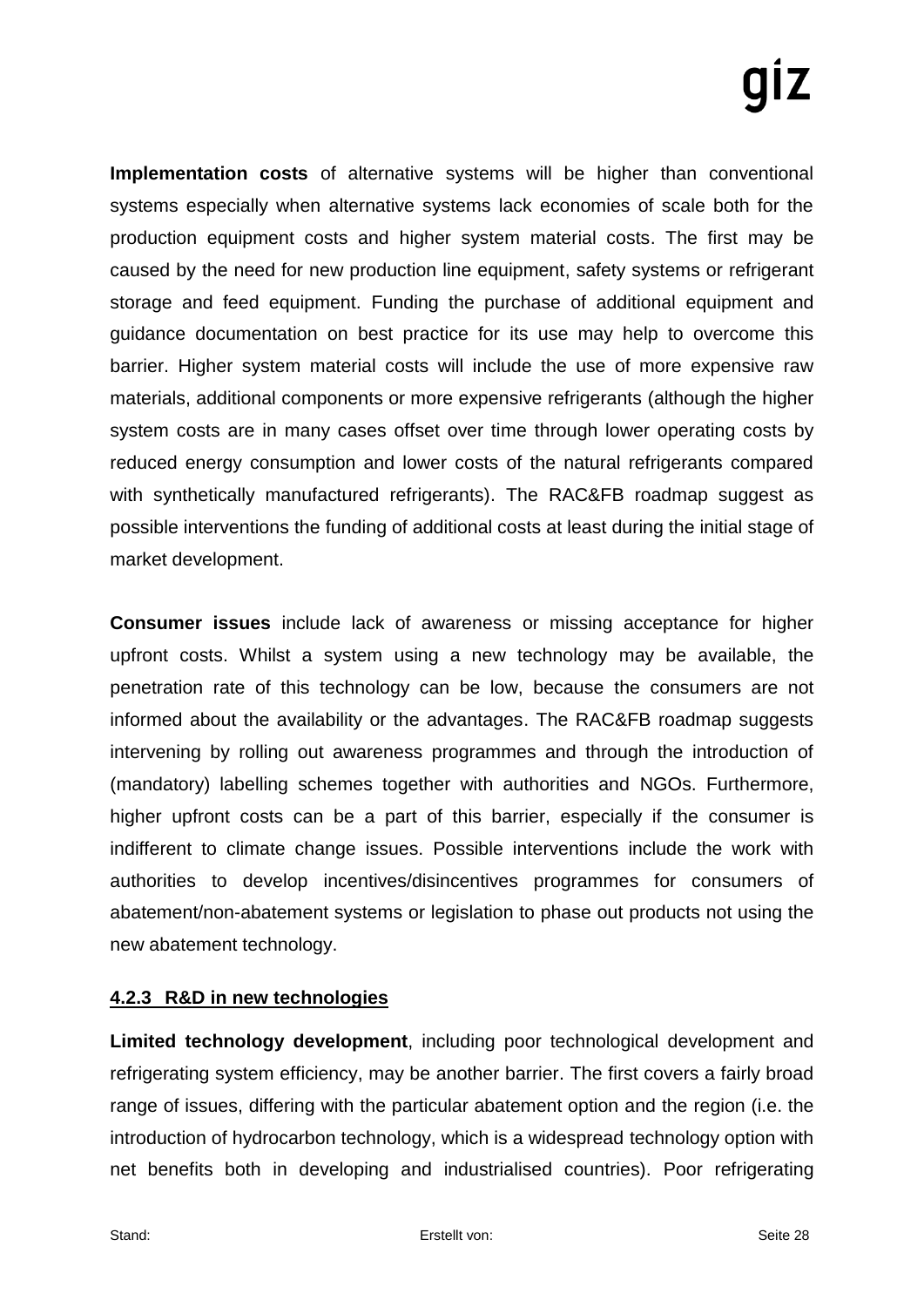system efficiency can be exhibited by certain abatement options under particular conditions i.e. the provision of tight systems with lower leakage effects. Possible interventions for both barriers include the initiation of collaborative R&D projects at universities and manufacturers, the development of cooperation with enterprises that have already greater experience with the particular technology or the development of design guidelines.

Mitigation action within the RAC&FB sectors can be widely achieved with existing technologies and putting the key focus on the dissemination of existing low-GWP technologies. Still, there are interesting new technologies under development which are highlighted below.

In the RAC sector not-in-kind magnetic systems are widely researched, and a small number of prototype machines has been developed. This is a promising technique that can be applied widely. The cost is likely to be somewhat greater than conventional systems, but efficiency is also found to be potentially very high. Not-inkind "Stirling" systems are already commercially available in niche applications from a small number of manufacturers. In theory, however, they can also be applied more widely. Efficiency is known to be high, especially for lower temperature levels.

HCFC- and HFC-free options for foam blowing agents are technically available. If their application is further promoted, they provide sufficient options for reducing emissions. The best cost-effective possibility is the introduction of low-GWP blowing agents in the XPS sector, followed by using them for insulation material in domestic refrigerators. Unsaturated HFCs are also researched as possible further abatement option.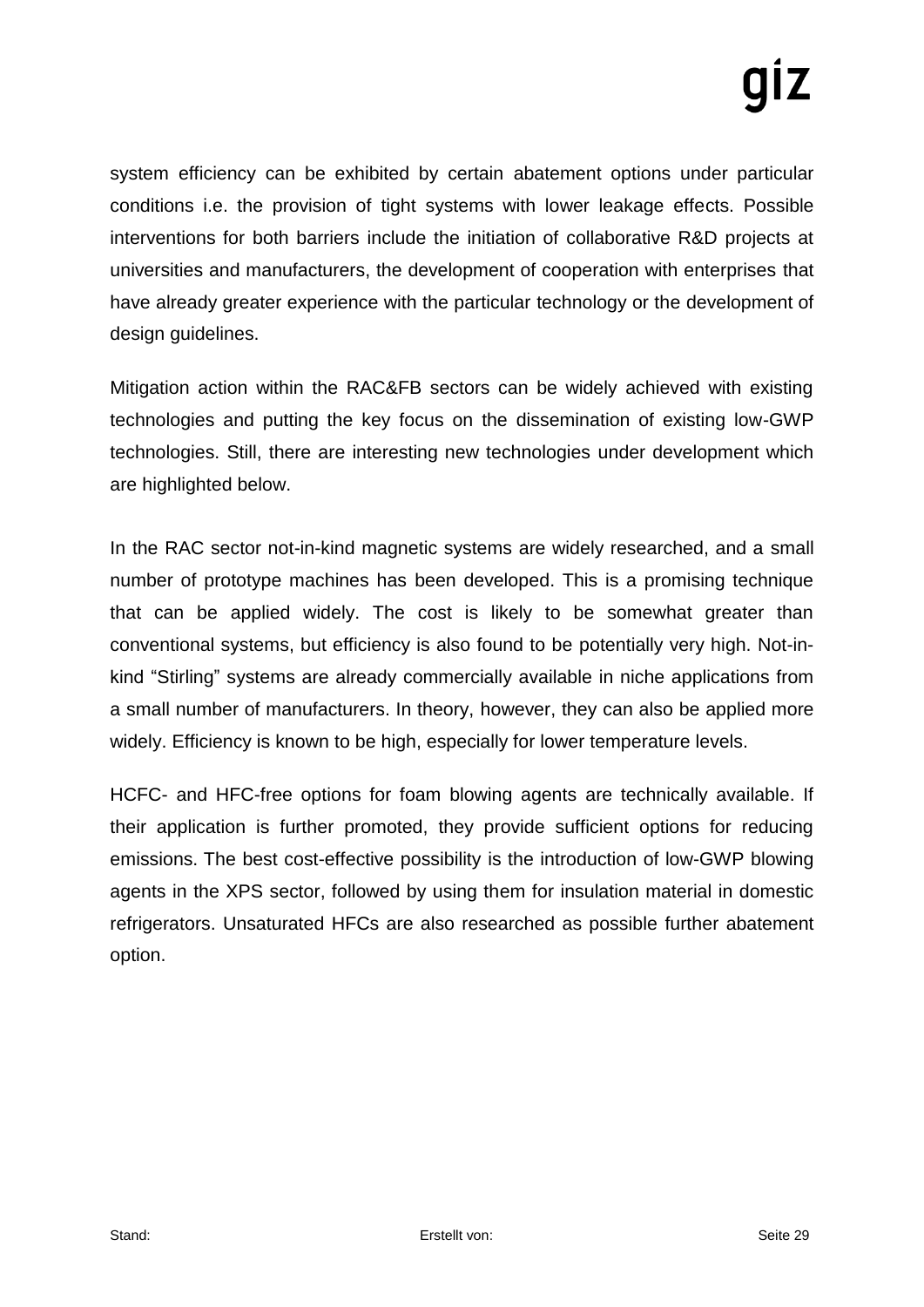### **5. Suggested near-term actions**

GIZ Proklima has supported developing countries in their efforts to mitigate emissions on both ozone depleting and greenhouse gases. The projects were ranging from demonstration projects to entire sector plans, policy advice and supporting enabling environments. Based on these experiences Proklima has developed the global roadmap for the RAC&FB sectors. To implement the roadmap in the near future up to 2030, the following mix of national, regional and sector initiatives are suggested.

### **5.1 National action plans**

**Low carbon development strategies in the RAC&FB sectors can be implemented via NAMAs**. As more than 50% of global emissions from the RAC&FB sectors are originated in Non-Annex I countries, the inclusion of NAMAs in key countries (in particular the emerging economies like China, Brazil, India, South Africa, Mexico) using RAC&FB equipment will be required for a globally successful strategy. Integrated NAMAs will be instrumental to set up and achieve sector targets. The phase-out of HCFCs could be combined with a supported NAMA to avoid the phase-in of HFCs as alternatives for HCFCs.

A project of Proklima with the government of Thailand is exemplary for such national action plans. The NAMA project includes capacity building for setting up capabilities for HFC Tier 2 reporting under the National Communication. It further supports a national needs assessment, the establishment of a baseline, business as usual (BAU) emission pathway and mitigation scenarios for the RAC&FB sectors and subsectors. For the establishment of the mitigation scenarios a set of more than 100 alternative low-GWP technology options is analysed. Based on this a selection of sub-sector specific implementation options is suggested.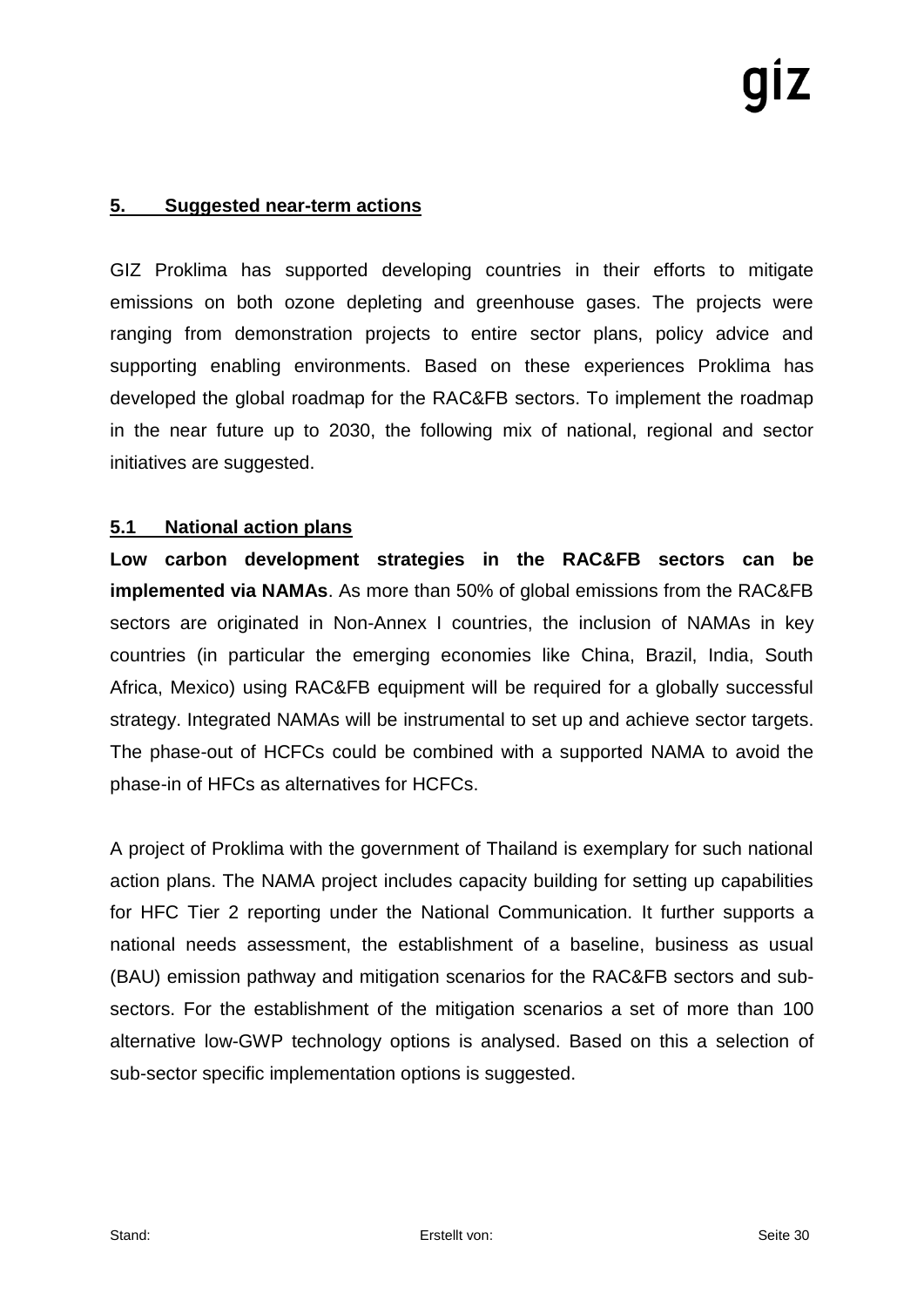### **5.2 Regional action**

In addition to national actions under NAMAs, it is suggested to establish **regional initiatives under the TEC and CTCN.** Regional initiatives could be applied in situations, where regions suffer from a specific lack of supplies or infrastructure. For example, Africa has little or no adequate recycling capabilities for products containing toxic fluorinated refrigerants. The regional transition towards natural refrigerants has then significant environmental co-benefits next to emission mitigations. Also many regions in Africa have relatively poor access and use of advanced energy efficient technologies. These regions could particularly benefit from technologies like solar cooling that are specifically tailored to local circumstances.

### **5.3 Sector Action Plans**

Sector action and technology networks are another supplementary way to promote low carbon strategies in the RAC&FB sectors. One outstanding example for such non-profit initiatives in the refrigeration sector is "Refrigerants, Naturally!" which includes several large multinational companies that substitute F-gases used in pointof-sale cooling applications with natural refrigerants. The initiative encourages suppliers and retailers in the commercial sector to follow their example or join the initiative. Based on their experience they offer technical advice and policy recommendations for public and private sector organisations.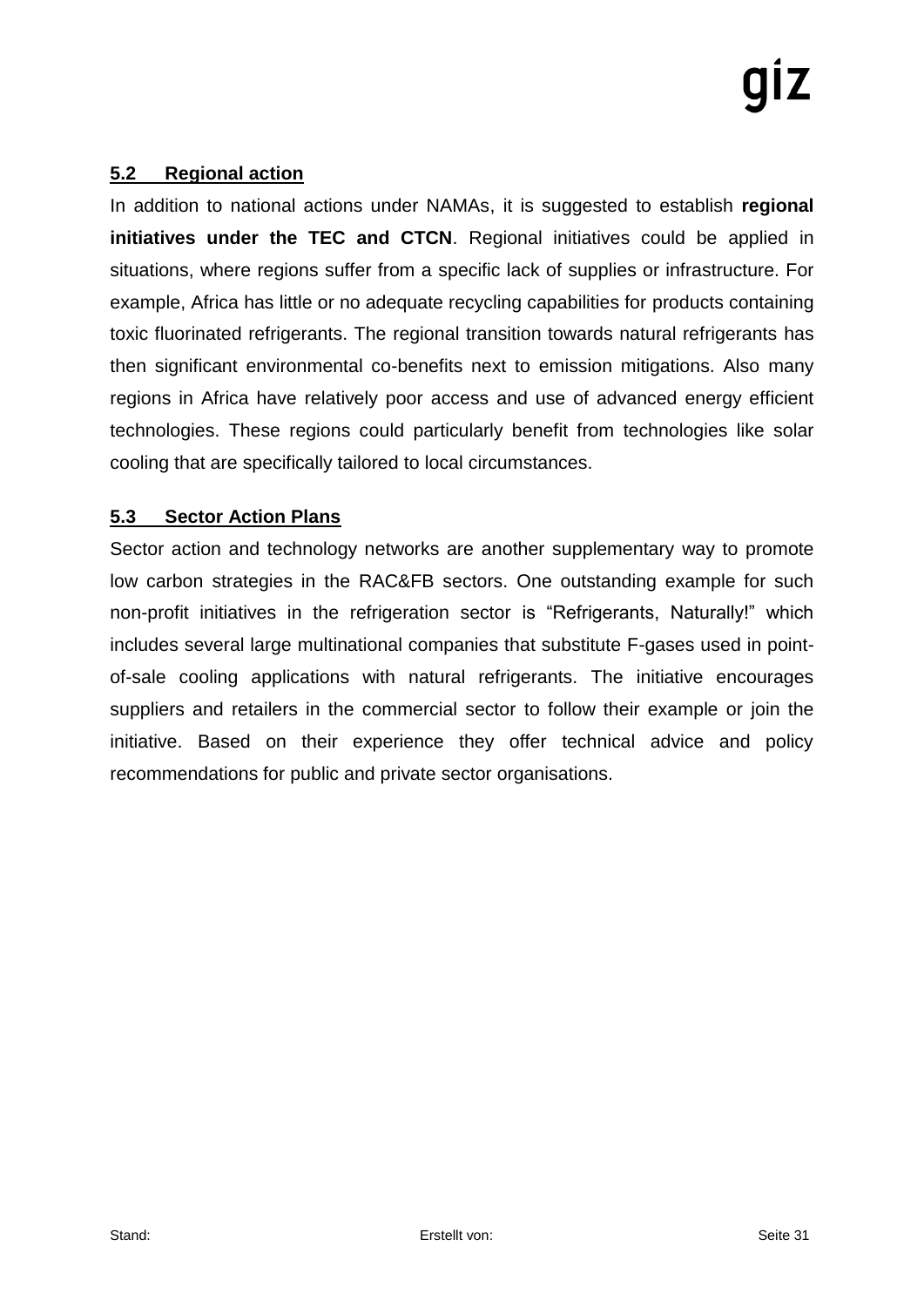### **6. References**

- Ederberg, L., Papst, I., Oppelt, D., Usinger, J., Colbourne, D., Croiset, I., Kauffeld, M., et al. (2010). Task 3 Draft Progress Report, (070307), 218.
- Gschrey, B., & Schwarz, W. (2009). Projections of global emissions of fluorinated greenhouse gases in 2050, 43.
- IEA. (2009). Word Energy Outlook 2009.
- IEA. (2010). *IEA technology roadmaps - Executive Summary* (pp. 45-60).
- IEA. (2011). Technology Roadmap Energy-efficient Buildings: Heating and Cooling Equipment, 51.
- Proklima International. (2008). Natural Refrigerants Sustainable Ozone- and Climate-Friendly Alternatives to HCFCs.
- Refrigerants, Naturally! http://www.refrigerantsnaturally.com/
- Schwarz, W., Gschrey, B., Leisewitz, A., Herold, A., Gores, S., Papst, I., Usinger, J., et al. (2011). Preparatory study for a review of Regulation (EC) No 842/2006 on certain fluorinated greenhouse gases, Final, 340.
- Taylor, P. (2008). *Energy Technology Perspectives 2008 - Scenarios and Strategies to 2050; IEEJ Workshop, Tokyo*.
- UNEP. (2007). *Report of the 19th Meeting of the Parties to the Montreal Protocol on Substances that Deplete the Ozone Layer, UNEP, Pro 1917 (United National Environmental Programme, Nairobi, Kenya)*.
- WRI. (2005). Navigating the Numbers Greenhouse Gas Data and International Climate Policy.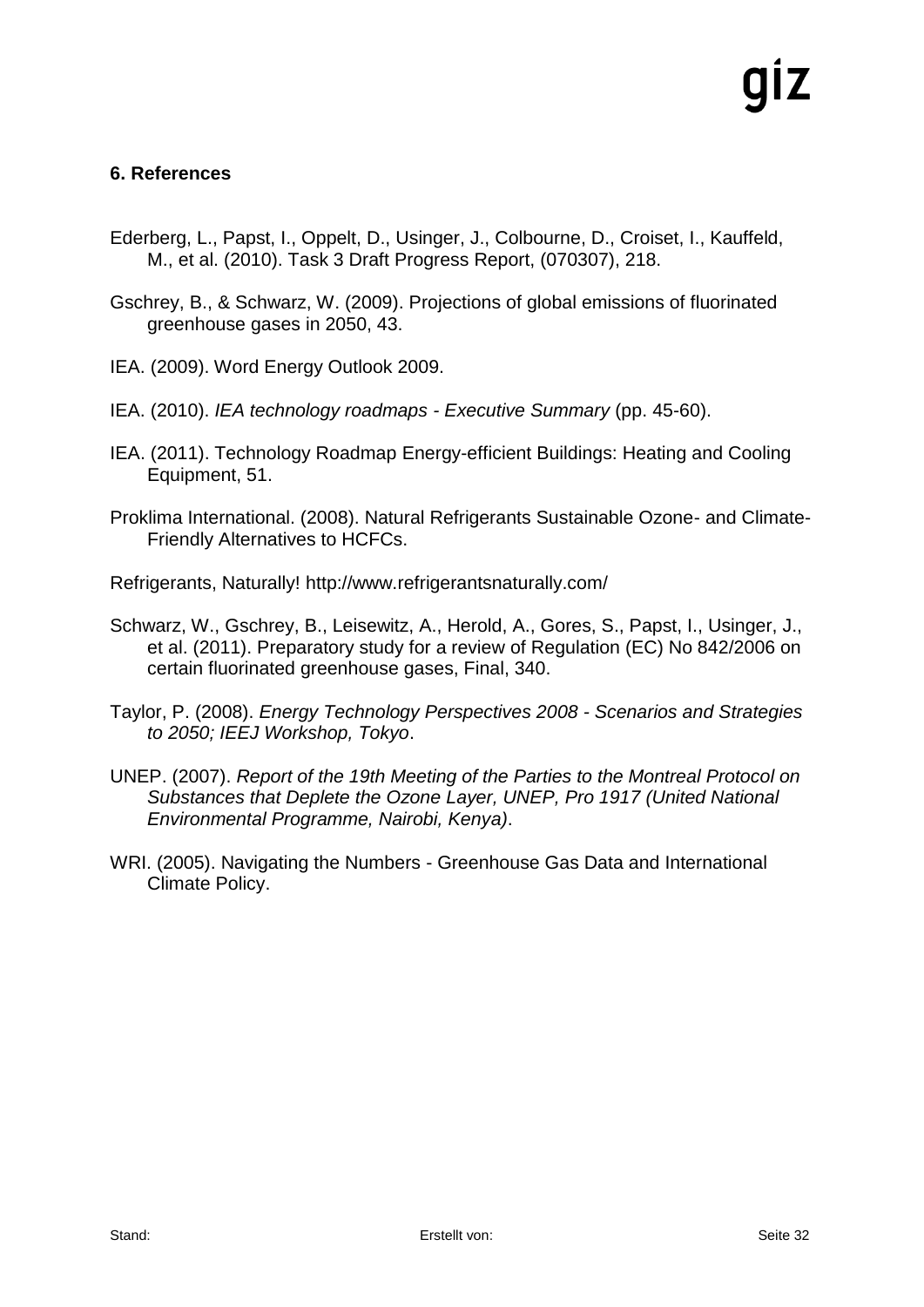### **Appendix**

In the following table, the categories and some characteristics of the main applied refrigerants are summarized.

**Table 5** Table with characteristics about some refrigerants. Adopted from (Proklima International, 2008), Opportunities for the Application of Natural Refrigerants, D. Colbourne.

| Type           | Refrigerant            | <b>GWP</b> | Flammability | <b>Toxicity</b> |
|----------------|------------------------|------------|--------------|-----------------|
| <b>HFC</b>     | <b>R-407C</b>          | 1770       | <b>None</b>  | Low             |
|                | <b>R-404A</b>          | 3920       | <b>None</b>  | Low             |
|                | <b>R-410A</b>          | 2140       | <b>None</b>  | Low             |
| HFC-based      | <b>R-417A</b>          | 2350       | <b>None</b>  | Low             |
| "drop-in"      | <b>R-427A</b>          | 2140       | <b>None</b>  | Low             |
|                | <b>R-434A</b>          | 3280       | <b>None</b>  | Low             |
| <b>Natural</b> | R-717 (ammonia)        | 0          | Low          | High            |
| Refrigerant    | R-744 (carbon dioxide) |            | <b>None</b>  | Low             |
|                | R-290 (propane)        | $3$        | High         | Low             |
|                | R-290/R-600a mix       | $3$        | High         | Low             |
|                | R-1270 (propene)       | $<$ 3      | High         | Low             |

The following table displays several applications and equipment types in the RAC sector, the typical applied refrigerants and the possibilities to apply natural refrigerants.

**Table 6** Applications in the RAC&FB sectors, their typical fluorocarbon use and the usable natural refrigerants. Table from (Proklima International, 2008), Opportunities for the Application of Natural Refrigerants, D. Colbourne.

| Application             | Equipment type          | System             | Typical                             |                   | Viable natural refrigerants |                  |
|-------------------------|-------------------------|--------------------|-------------------------------------|-------------------|-----------------------------|------------------|
|                         |                         | type               | Flouorocarbon                       |                   |                             |                  |
|                         |                         |                    |                                     | <b>New</b>        | New system                  | New installation |
|                         |                         |                    |                                     | refrigerant       | (circuit and                | (circuit,        |
|                         |                         |                    |                                     | (retrofit/        | components)                 | components and   |
|                         |                         |                    |                                     | retrofill)        |                             | layout)          |
| Retail<br>Refrigeration | Water coolers           | Integral           | R <sub>134a</sub> , R <sub>12</sub> | HC mix            | R600a,<br>R <sub>290</sub>  | R600a, R290      |
|                         |                         |                    |                                     |                   |                             |                  |
|                         | Chiller cabinets        | Integral           | R134a,                              | HC mix,           | R600a,                      | R600a, R290,     |
|                         |                         |                    | R404A, R502                         | R <sub>290</sub>  | R290, R744                  | R744             |
|                         |                         |                    |                                     |                   | R290, R744                  |                  |
|                         | Chiller cabinets        | Remote             | R22, R404A,                         |                   |                             | R290, R744       |
|                         |                         |                    | R <sub>502</sub>                    |                   |                             |                  |
|                         |                         |                    |                                     |                   |                             |                  |
|                         | Chiller cabinets        | <b>Distributed</b> | R22, R404A,                         |                   |                             | R744, [R290,     |
|                         |                         |                    | R <sub>502</sub>                    |                   |                             | R1270, R717]*    |
|                         |                         |                    |                                     |                   |                             | R290, R1270,     |
|                         | Chiller cabinets        | Indirect           | R22, R404A                          | R <sub>290</sub>  | R <sub>290</sub>            | R744, R717       |
|                         |                         |                    |                                     | R <sub>1270</sub> | R1270,                      |                  |
|                         |                         |                    |                                     |                   | R717                        |                  |
|                         |                         |                    |                                     |                   |                             |                  |
|                         | <b>Freezer Cabinets</b> | Integral           | R22, R404A,                         | R290,             | R <sub>290</sub>            | R290, R1270      |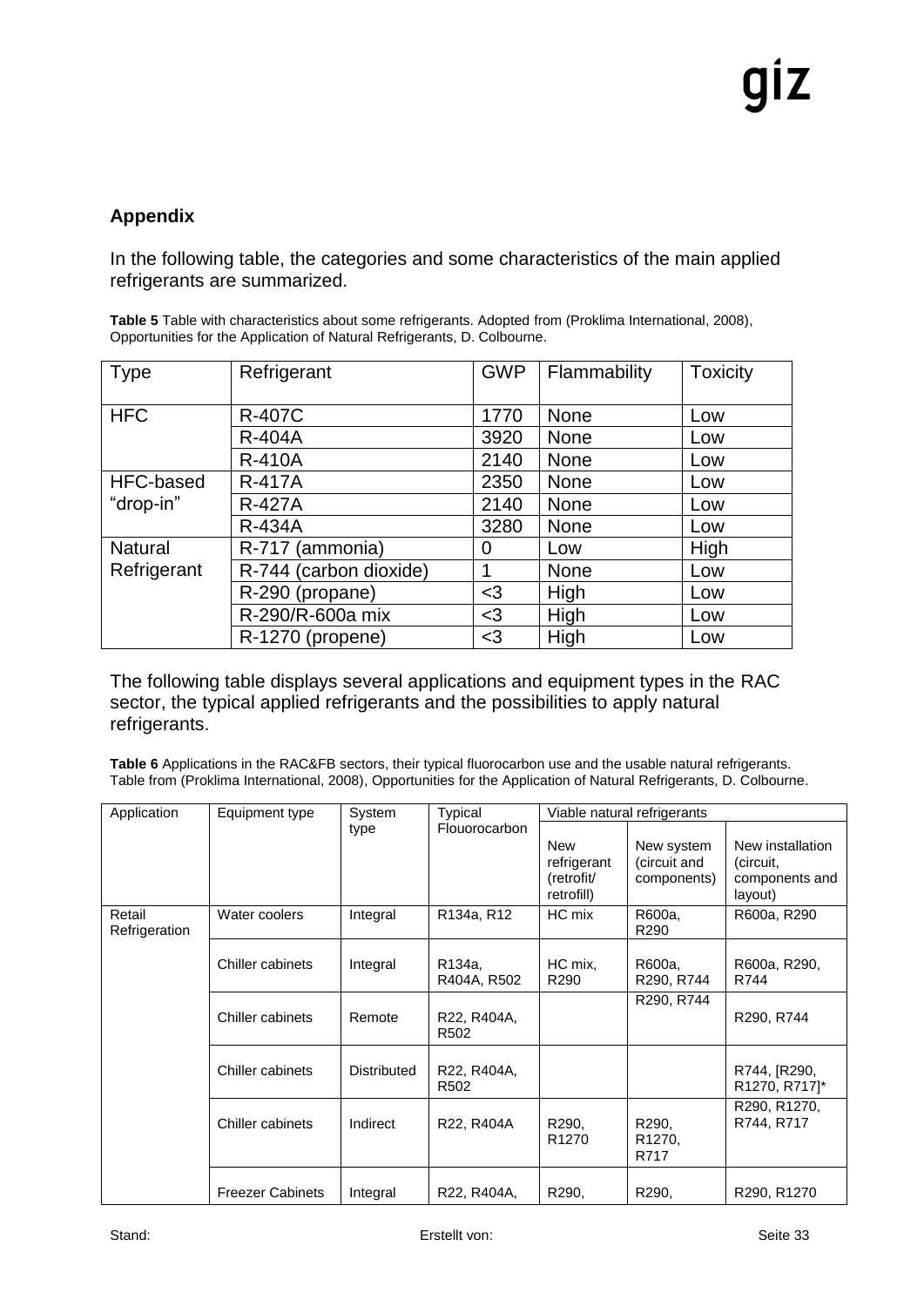|                                                                     |                                    |                    | R502                            | R1270                      | R1270                                |                               |
|---------------------------------------------------------------------|------------------------------------|--------------------|---------------------------------|----------------------------|--------------------------------------|-------------------------------|
|                                                                     | <b>Freezer Cabinets</b>            | Remote             | R22, R404A,<br>R502             |                            | R290, R744                           | R290, R744                    |
|                                                                     | <b>Freezer Cabinets</b>            | Distributed        | R22, R404A,<br>R <sub>502</sub> |                            |                                      | R744, [R290,<br>R1270, R717]* |
|                                                                     | <b>Freezer Cabinets</b>            | Indirect           | R22, R404A                      | R290,<br>R <sub>1270</sub> | R290,<br>R1270,<br>R717              | R290, R1270,<br>R744, R717    |
| <b>Cold Storage</b><br>and Food<br>Processing                       | Storage Cabinets                   | Integral           | R22, R404A,<br>R502             | R290,<br>R1270             | R290,<br>R1270,<br>R744              | R290, R1270,<br>R744          |
|                                                                     | <b>Cold Stores</b>                 | Remote             | R22, R404A,<br>R502             |                            | R <sub>290</sub> ,<br>R1270,<br>R744 | R290, R1270,<br>R744          |
|                                                                     | <b>Cold Stores</b>                 | <b>Distributed</b> | R22, R404A,<br>R502             |                            |                                      | R744, [R290,<br>R1270, R717]* |
|                                                                     | <b>Cold Stores</b>                 | Indirect           | R22, R404A                      | R290,<br>R1270             | R290,<br>R1270                       | R290, R1270,<br>R744, R717    |
|                                                                     | Process<br>Cooling/Freezing        | Remote             | R22, R404A,<br>R502             |                            | R <sub>290</sub> ,<br>R1270,<br>R744 | R290, R1270,<br>R744, R717    |
|                                                                     | <b>Process</b><br>Cooling/Freezing | <b>Distributed</b> | R22, R404A,<br>R <sub>502</sub> |                            |                                      | R744, [R290,<br>R1270, R717]* |
|                                                                     | Process<br>Cooling/Freezing        | Indirect           | R22, R404A                      | R290,<br>R1270             | R290,<br>R1270                       | R290, R1270,<br>R744, R717    |
| Transport<br>Refrigeration                                          | Road Transport<br><b>Trucks</b>    | Integral           | R22, R404A,<br>R502             | R290,<br>R1270             | R290,<br>R1270,<br>R744              | R290, R1270,<br>R744          |
|                                                                     | Refrigerated<br>Railcars           | Integral           | R22, R404A,<br>R502             |                            | R744                                 | R744                          |
|                                                                     | Marine<br>Refrigeration            | Integral           | R22, R404A,<br>R502             |                            | R744                                 | R744                          |
| Domestic Air<br>Conditioners,<br>Dehumidifiers<br>and Heat<br>Pumps | Portable Units                     | Integral           | R22, R407C,<br><b>R410A</b>     | R290,<br>R1270             | R290,<br>R1270                       | R290, R1270                   |
|                                                                     | <b>Window Units</b>                | Integral           | R22, R407C,<br>R410A            | R290,<br>R1270             | R290,<br>R1270                       | R290, R1270                   |
|                                                                     | Through-Wall<br>Units              | Integral           | R22, R407C,<br><b>R410A</b>     | R290,<br>R1270             | R290,<br>R1270                       | R290, R1270                   |
|                                                                     | <b>Split Units</b>                 | Remote             | R22, R407C,<br><b>R410A</b>     | R290,<br>R1270             | R <sub>290</sub><br>R1270,<br>R744   | R290, R1270,<br>R744          |
|                                                                     | Hot Water Heating                  | Integral           | R22, R407C,<br><b>R410A</b>     | R290,<br>R1270             | R <sub>290</sub><br>R1270,<br>R744   | R290, R1270,<br>R744          |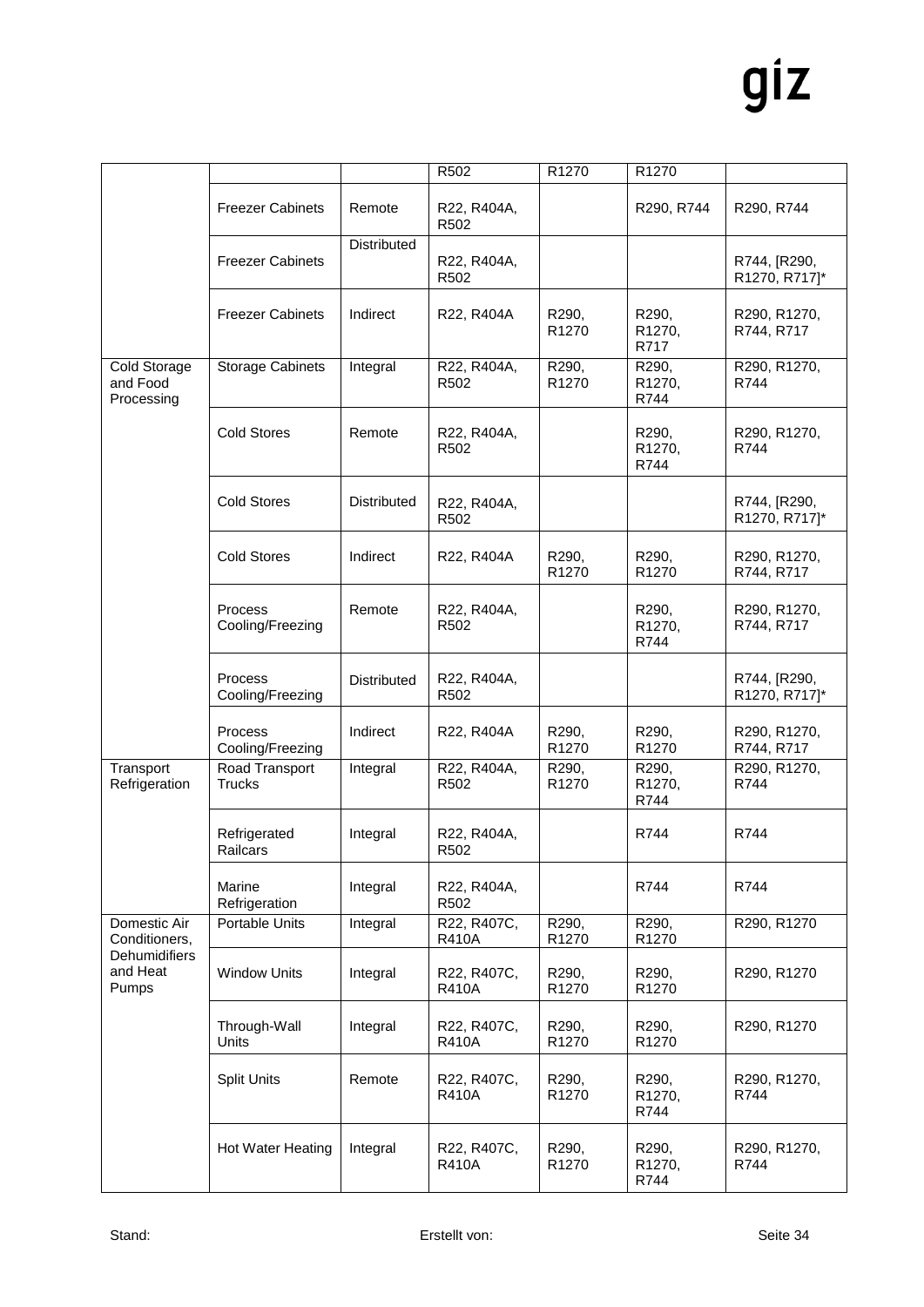| Integral/Ind<br><b>Central Heating</b><br>R22, R407C,<br>R290,<br>R290,<br>R290, R1270,<br>R <sub>1270</sub><br><b>R410A</b><br>R1270,<br>R744<br>irect<br>R744                                        |  |  |  |  |  |
|--------------------------------------------------------------------------------------------------------------------------------------------------------------------------------------------------------|--|--|--|--|--|
| Commercial<br><b>Split Units</b><br>R22, R407C,<br>R290, R1270,<br>Remote<br>R290,<br>R290,<br>R <sub>1270</sub><br>R1270,<br><b>R410A</b><br>R744<br>Air<br>R744<br>Conditioning                      |  |  |  |  |  |
| and Heat<br><b>Pumps</b><br>Mulit-Split/VRV<br><b>Distributed</b><br>R22, R407C.<br>R744, [R290,<br>R1270, R717]*<br><b>R410A</b>                                                                      |  |  |  |  |  |
| R22, R407C,<br>R744<br>Remote<br>Packaged Ducted<br><b>R410A</b>                                                                                                                                       |  |  |  |  |  |
| Central Packaged<br>Remote<br>R22, R407C,<br>R744<br><b>R410A</b>                                                                                                                                      |  |  |  |  |  |
| Positive Displ't<br>Integral/Ind<br>R290,<br>R290,<br>R <sub>134a</sub> , R <sub>22</sub> ,<br>R290, R1270,<br><b>R407C</b><br>R <sub>1270</sub><br>R1270,<br><b>Chillers</b><br>R717<br>irect<br>R717 |  |  |  |  |  |
| Centrifugal<br>Integral/Ind<br>R123, R134a<br>R290,<br>[R290, R1270,<br><b>Chillers</b><br>R717 <sup>*</sup><br>irect<br>R1270,<br>R717                                                                |  |  |  |  |  |
| Hot Water Heating<br>R290,<br>Integral<br>R134a, R22,<br>R <sub>290</sub><br>R290, R1270,<br><b>R407C</b><br>R <sub>1270</sub><br>R1270,<br>R744<br>R744                                               |  |  |  |  |  |
| <b>Central Heating</b><br>R290,<br>Integral/Ind<br>R134a, R22,<br>R290,<br>R290, R1270,<br><b>R407C</b><br>R <sub>1270</sub><br>R717<br>irect<br>R1270,<br>R744                                        |  |  |  |  |  |
| *Use of HCs and R-717 require the direct expansion system to be replaced with an indirect (secondary) system                                                                                           |  |  |  |  |  |

### **Table 7** List of Abbreviations

| Abbreviation              | Meaning                                                 |
|---------------------------|---------------------------------------------------------|
|                           |                                                         |
| <b>EN</b>                 | European (industrial standard) norm                     |
| <b>F-Gases</b>            | <b>Fluorinated Gases</b>                                |
| Gt                        | Gigatons                                                |
| <b>GWP</b>                | <b>Global Warming Potential</b>                         |
| HC                        | Hydrocarbons                                            |
| <b>HCFC</b>               | Hydrochlorofluorocarbons                                |
| <b>HFC</b>                | Hydrofluorocarbons                                      |
| <b>MAC</b>                | Mobile Air Conditioning                                 |
| <b>NAMA</b>               | Nationally Appropriate Mitigation Action                |
| R                         | Refrigerant                                             |
| <b>RAC&amp;FB Sectors</b> | Refrigeration Air Conditioning and Foam Blowing Sectors |
| <b>UNFCCC</b>             | United Nation Framework Convention on Climate Change    |
| <b>VRV</b>                | Variable Refrigerant Volume                             |